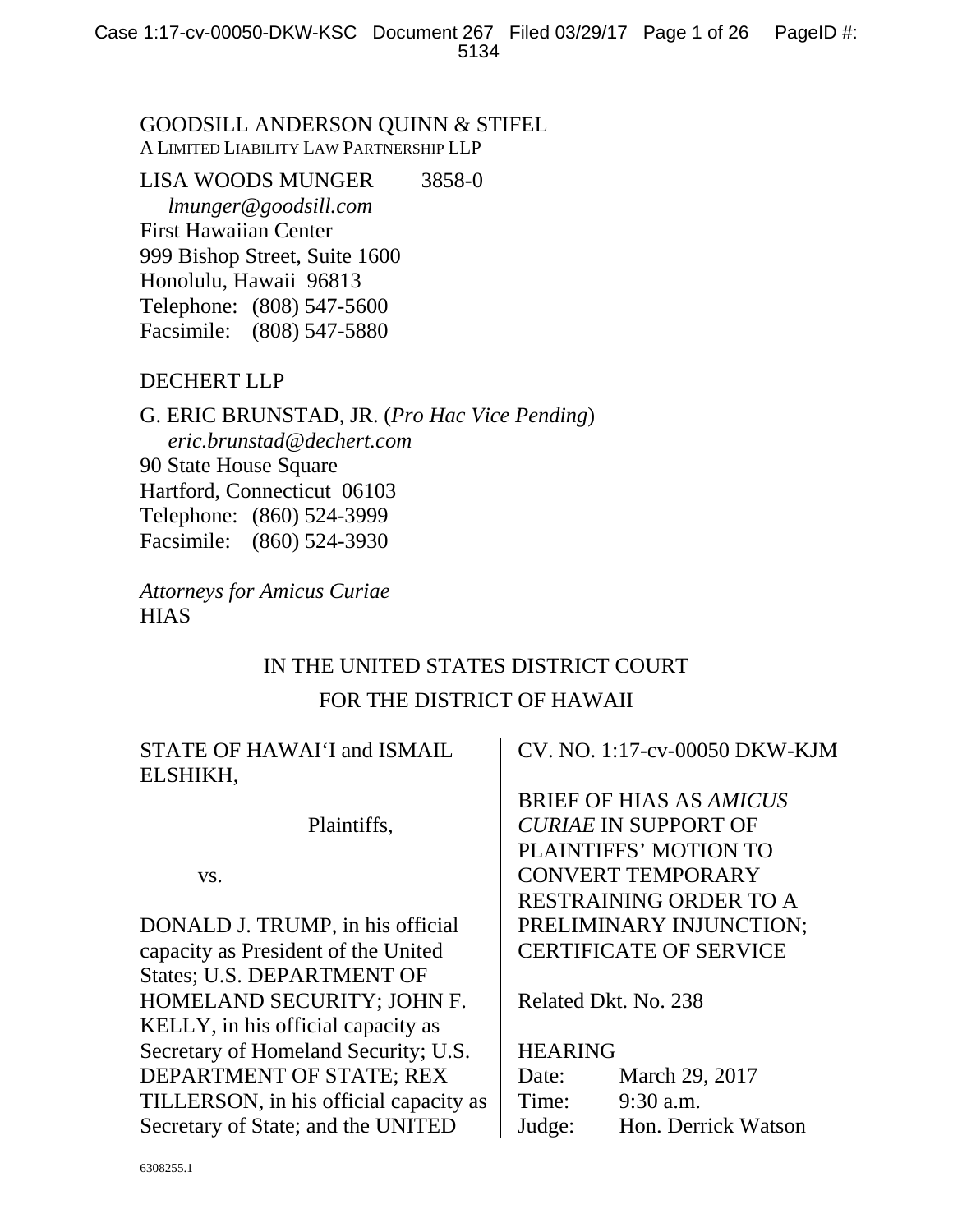Case 1:17-cv-00050-DKW-KSC Document 267 Filed 03/29/17 Page 2 of 26 PageID #: 5135

STATES OF AMERICA,

Defendants.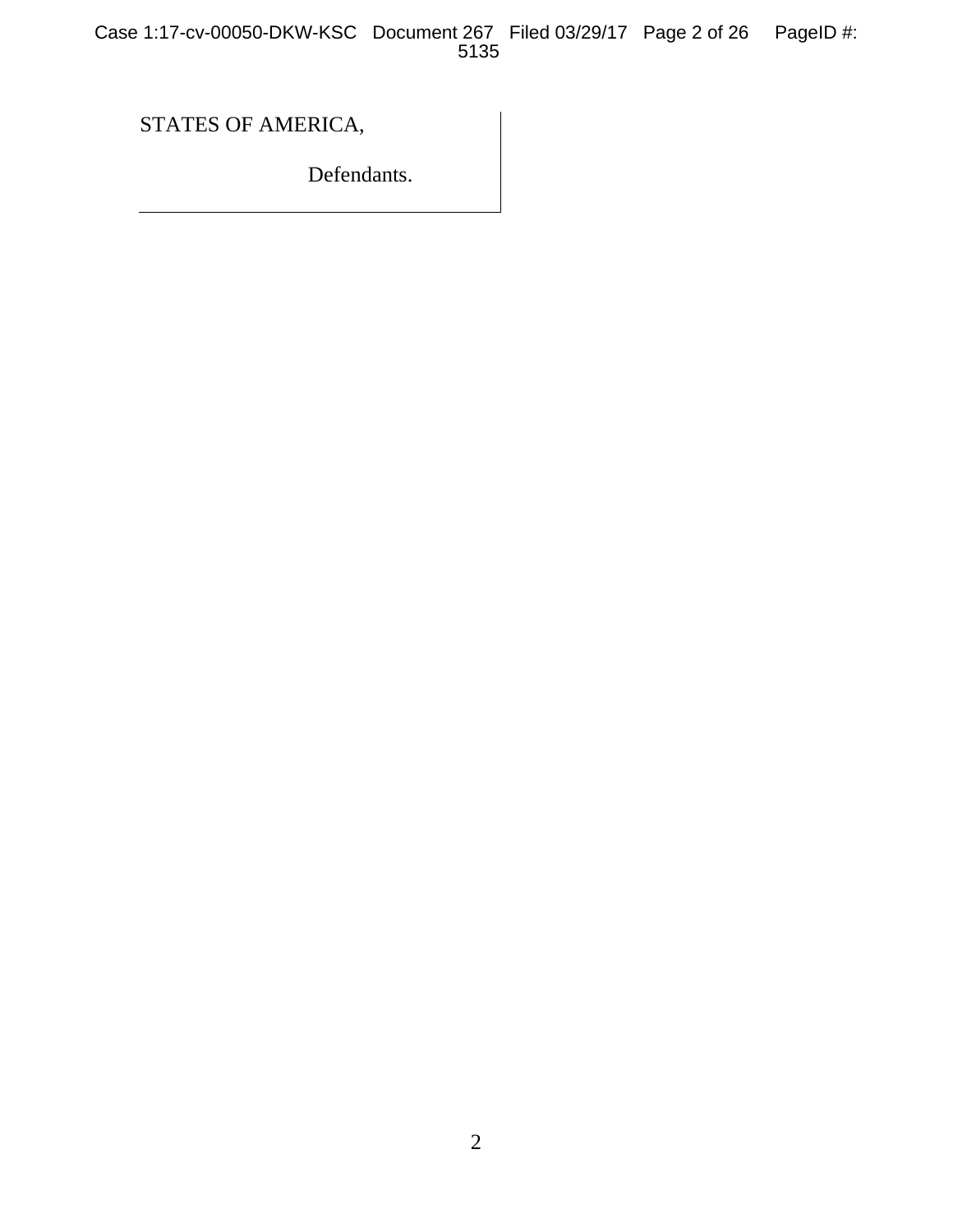# **TABLE OF CONTENTS**

# **Page**

| $\mathbf{I}$ . |                                                              |  |
|----------------|--------------------------------------------------------------|--|
| II.            | Real-Life Stories of Those Affected by the Executive Order12 |  |
|                |                                                              |  |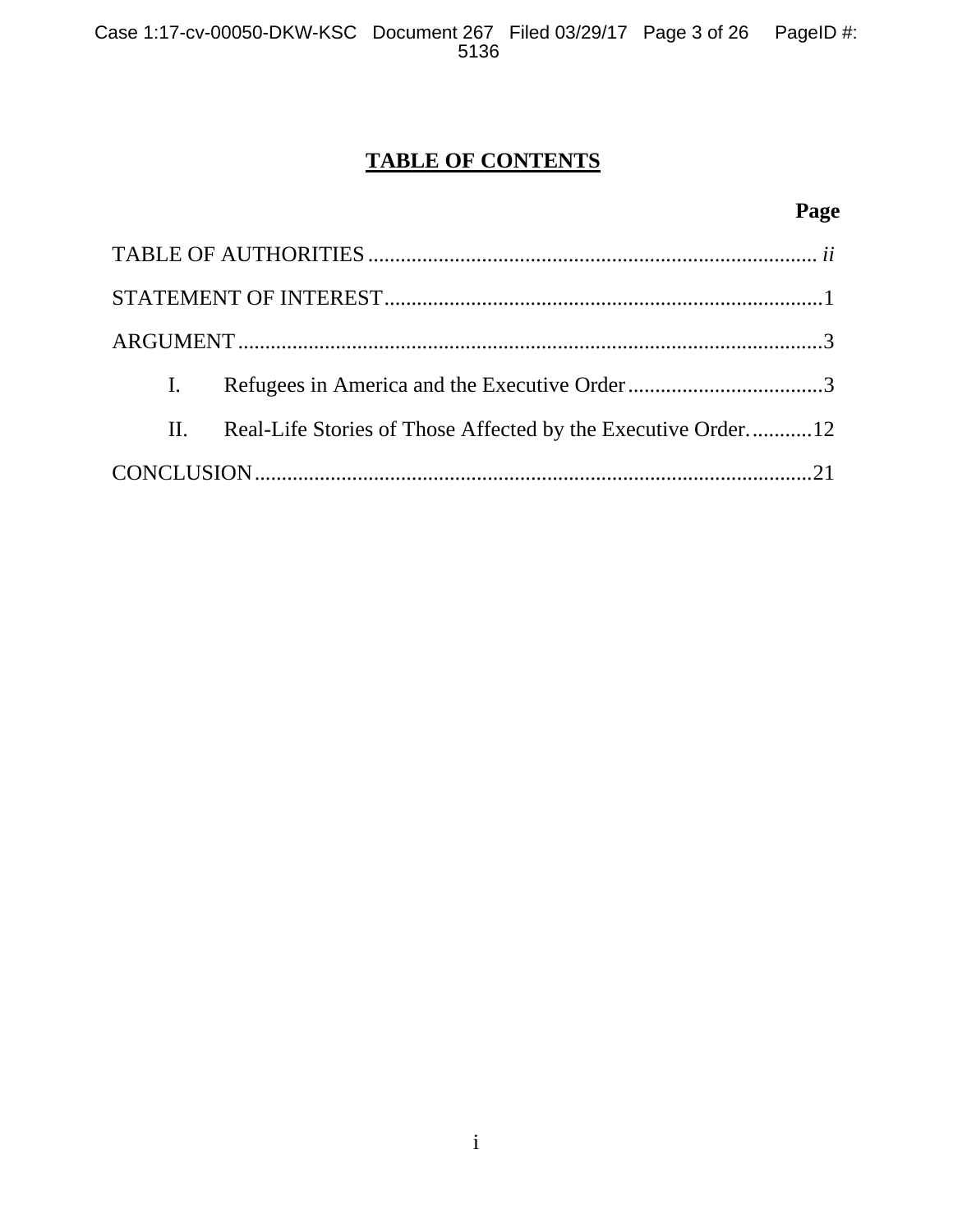# **TABLE OF AUTHORITIES**

# **Page(s)**

# **Statutes**

| <b>Other Authorities</b>                                                                                                                                                                                                                                                                                                                  |
|-------------------------------------------------------------------------------------------------------------------------------------------------------------------------------------------------------------------------------------------------------------------------------------------------------------------------------------------|
| Crisis Looms at Kakuma Camp as South Sudanese Refugees Flee<br>Conflict, DAILY NATION (Jan. 11, 2014),<br>http://www.nation.co.ke/news/africa/Kakuma-South-Sudan-<br>Conflict-Refugee-Camp/1066-2142410-np3d4c/index.html16                                                                                                               |
| Elsa Buchanan, String of Rapes in Kenya's Kakuma Refugee Camp<br>Force Communities to Set Up Vigilante Groups, International<br>Business Times (June 28, 2016), <i>available at</i><br>http://www.ibtimes.co.uk/string-rapes-kenyas-kakuma-refugee-                                                                                       |
|                                                                                                                                                                                                                                                                                                                                           |
|                                                                                                                                                                                                                                                                                                                                           |
| Introductory Note by the Office of the UNHCR, available at<br>www.unhcr.org/en-us/protection/basic/3b66c2aa10/convention-                                                                                                                                                                                                                 |
| Jeff Crisp, A State of Insecurity: The Political Economy of Violence in<br>Refugee-Populated Areas of Kenya 2 (Evaluation and Policy<br>Analysis Unit, UNHCR, Working Paper No. 16, 1999), available<br>at http://www.unhcr.org/en-us/research/working/3ae6a0c44/state-<br>insecurity-political-economy-violence-refugee-populated-areas- |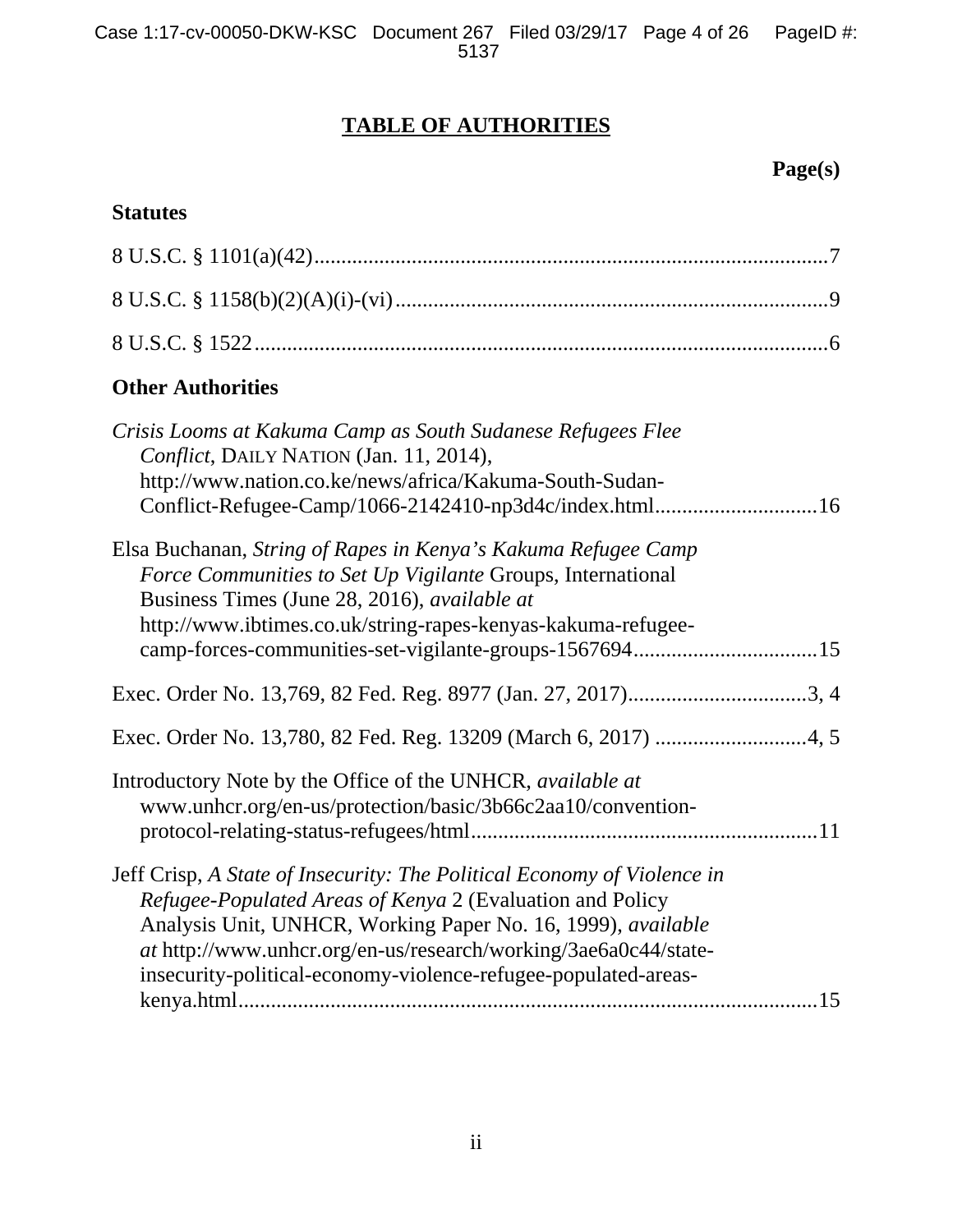| Nicholas Seeley, The Last Refugee Camp: Could the World's Go-To<br>Strategy of Warehousing the Displaced Finally Be Changing?,<br>Foreign Policy (Oct. 30, 2013), available at<br>http://foreignpolicy.com/2013/10/30/the-last-refugee-camp/ 15 |
|-------------------------------------------------------------------------------------------------------------------------------------------------------------------------------------------------------------------------------------------------|
| Reports Thousands of Refugees Fled Kenya's Kakuma Camp After<br><i>Violence</i> , SBS (Nov. 7, 2014),<br>http://www.sbs.com.au/news/article/2014/11/07/reports-thousands-                                                                       |
| Susannah Cunningham, <i>Inside the Brutal</i> , <i>Thorough Process of</i><br>Vetting Refugees (Feb. 2, 2017), www.vox.com/first-<br>person/2017/2/2/14459006/trump-executive-order-refugees-vetting11                                          |
| United Nations Convention of the Status of Refugees, July 28, 1951,<br>19 U.S.T. 6259, 189 U.N.T.S. 137, available at<br>http://www.unhcr.org/en-<br>us/protection/basic/3b66c2aa10/convention-protocol-relating-                               |
| United Nations Protocol Relating to the Status of Refugees, Jan. 31,<br>1967, 19 U.S.T. 6223, 606 U.N.T.S. 267, available at<br>http://www.unhcr.org/en-<br>us/protection/basic/3b66c2aa10/convention-protocol-relating-                        |
| <b>UNHCR Handbook on Procedures and Criteria for Determining</b><br>Refugee Status under the 1951 Convention and 1967 Protocol<br>Relating to the Status of Refugees, HCR/IP/Eng/Rev. 1, UNHCR                                                  |
| U.S. Citizen and Immigration Services, Refugee Processing and                                                                                                                                                                                   |
| U.S. Dep't of State, U.S. Refugee Admissions Program FAQs (Jan. 20,<br>2017),<br>https://www.state.gov/j/prm/releases/factsheets/2017/266447.htm 6, 8                                                                                           |
| U.S. Dep't of State State, U.S. Refugee Admissions Program,                                                                                                                                                                                     |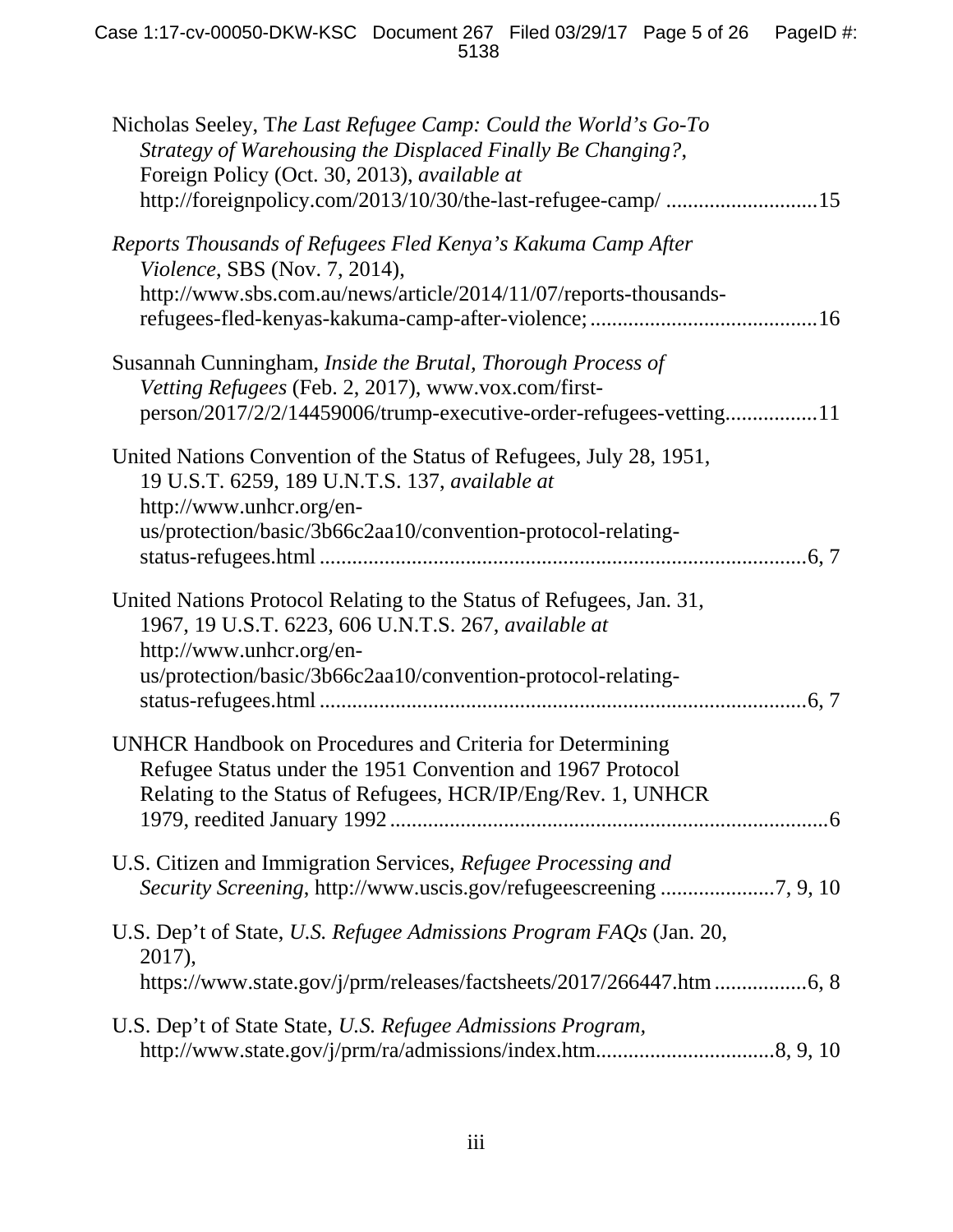## **STATEMENT OF INTEREST**

 This case tests the propriety of President Donald Trump's Executive Order No. 13,780 ("Executive Order" or "Order"), which, among other things, temporarily suspends the entire U.S. Refugee Admission Program ("USRAP"). As the world's oldest refugee protection and resettlement agency, HIAS has a considerable interest in USRAP, as well as unique insight into the practical consequences of the suspension of the program.<sup>1</sup>

 HIAS was founded in the 1880s to help resettle Jews fleeing persecution in tsarist Russia. Over time, it has expanded its mission, and today HIAS provides services to any refugees in need of assistance, regardless of their national, ethnic, or religious background. Since its founding, HIAS has helped more than 4.5 million refugees start new lives.

 HIAS assists refugees through a multi-pronged approach. It resettles and integrates refugees in the United States, offers legal assistance, facilitates psychosocial care, and provides resources for refugees to acquire economic stability. Additionally, HIAS advocates domestically and internationally for policies that properly account for the plight of refugees.

<sup>1</sup> Plaintiffs have consented to the filing of this brief and Defendants have taken no position. No counsel for any party authored this brief in whole or in part and no entity or person, aside from *amicus curiae*, its members, and counsel, made any monetary contribution intended to fund the preparation or submission of this brief.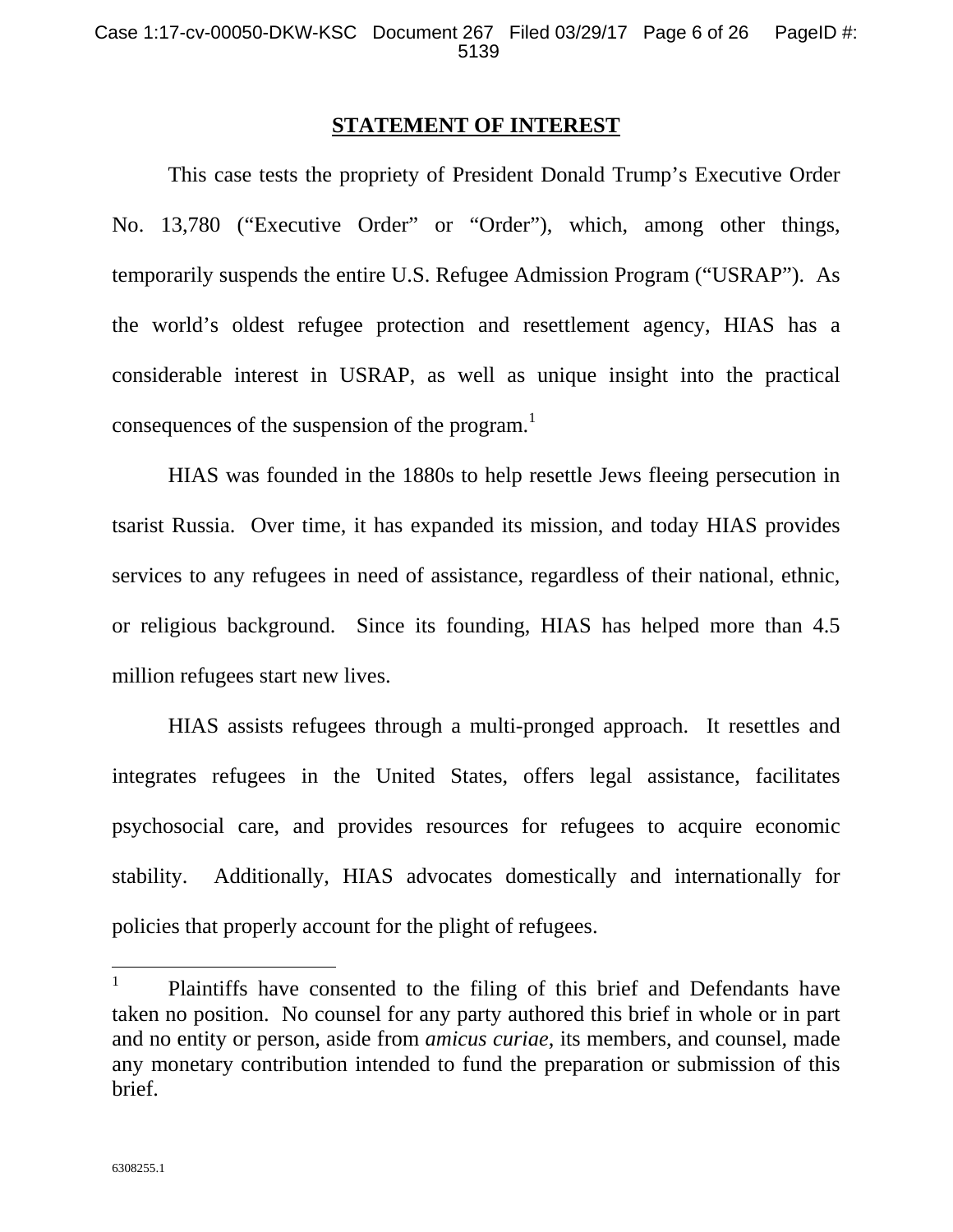#### Case 1:17-cv-00050-DKW-KSC Document 267 Filed 03/29/17 Page 7 of 26 PageID #: 5140

 Refugee resettlement in the United States lies at the heart of HIAS's work. HIAS is one of only nine national agencies designated by the federal government to resettle refugees in the United States. Six of those agencies, including HIAS, are faith-based organizations. Each refugee who enters the United States must be sponsored by one of the nine agencies. As the oldest resettlement agency in the United States, HIAS uses its extensive expertise to resettle refugees from war-torn countries, helping them to integrate into their new homes and settings. Through local affiliates, HIAS helps refugees navigate their new life and become selfsufficient through employment.

 The Executive Order has directly impacted HIAS's mission to help refugees by suspending USRAP. The opaque implementation of the Order has caused confusion and extreme, dire consequences for HIAS's refugee clients. Because HIAS has spent more than a century developing its expertise with refugees and refugee issues, HIAS is in a position to offer insight into the refugee application and vetting process as well as the real-world consequences of the Executive Order. To that end, HIAS submits this brief with two essential purposes in mind: (1) to help explain the refugee program, and (2) to provide real-life narratives of the effects of the Order on the lives of refugees.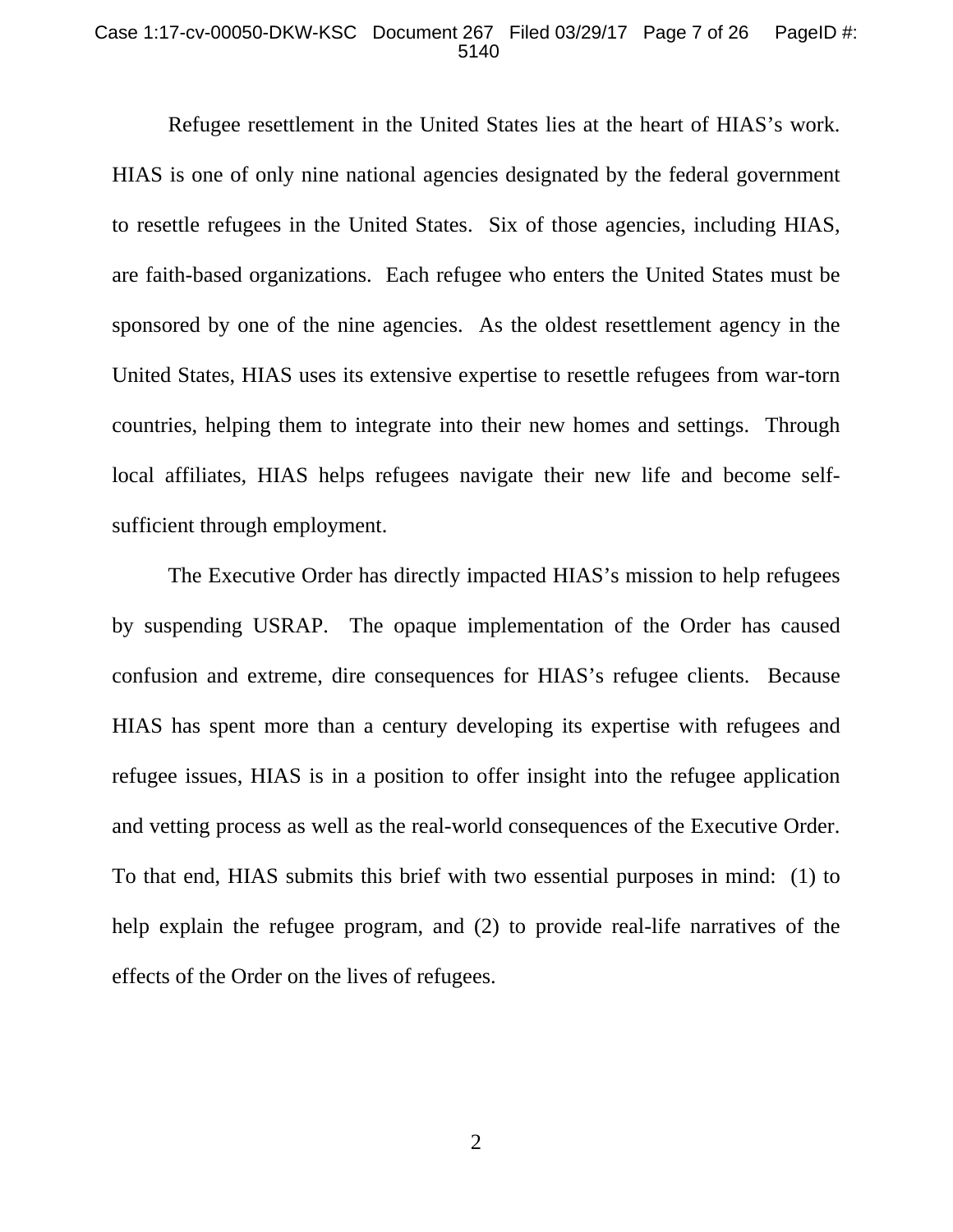## **ARGUMENT**

# **I. Refugees in America and the Executive Order**

On January 27, 2017, President Trump signed the first of two Executive Orders relating to USRAP, entitled "Protecting the Nation from Foreign Terrorist Entry into the United States." Exec. Order No. 13,769, 82 Fed. Reg. 8977 (Jan 27, 2017) ("First Executive Order" or "First Order"). The First Executive Order temporarily prohibited entry of all nationals from seven majority-Muslim countries, and directed the Secretary of State to "suspend the U.S. Refugee Admissions Program [USRAP] for 120 days." *Id.* § 5. With respect to Syrian nationals—approximately 4.8 million of whom are presently refugees—section 5(c) "proclaim[ed] that" their entry "as refugees is detrimental to the interests of the United States and thus suspend[ed] any such entry indefinitely." *Id.* § 5(c). During the temporary suspension of USRAP, the order provided that "the Secretaries of State and Homeland Security may jointly determine to admit individuals to the United States as refugees on a case-by-case basis . . . only so long as they determine that the admission of such individuals as refugees is in the national interest—including when the person is a religious minority in his country of nationality facing religious persecution." *Id.* § 5(e). Once USRAP is resumed, the First Executive Order directed similar religious minority prioritization and instructed the Secretary of State, in consultation with the Secretary of Homeland Security, to "prioritize refugee claims made by individuals on the basis of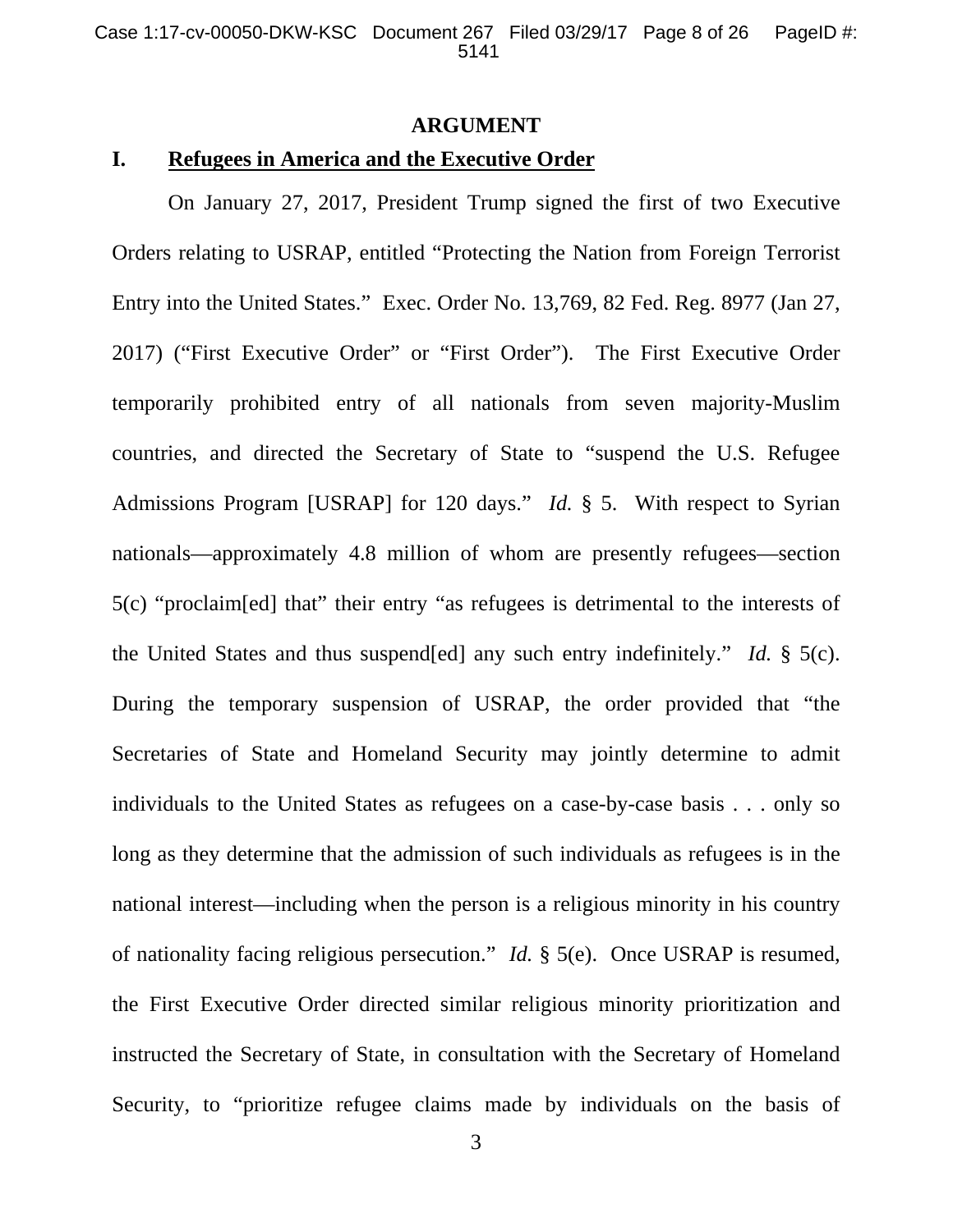### Case 1:17-cv-00050-DKW-KSC Document 267 Filed 03/29/17 Page 9 of 26 PageID #: 5142

religious-based persecution, provided that the religion of the individual is a minority religion in the individual's country of nationality." *Id.*  $\S 5(b)$ .<sup>2</sup>

The First Executive Order sparked lawsuits across the country, including this one. *See* Order Granting Motion to Temporary Restraining Order at 3, Doc. No. 219. This Court never ruled on the Plaintiffs' motion to enjoin the enforcement of the First Order because the District Court for the Western District of Washington entered a nationwide preliminary injunction enjoining enforcement of that order. *Id.* The Ninth Circuit denied the Government's request for an emergency stay of the injunction and ultimately granted the Government's unopposed motion to dismiss its appeal. *Id.* at 4.

The Executive Order now at issue in this case was executed on March 6, 2017 and bears the same title as the First Order. Exec. Order 13,780, 82 Fed. Reg. 13209 (March 6, 2017). The Executive Order temporarily prohibits for 90 days entry of all nationals from six of the seven majority-Muslim countries named in the First Order, excepting only nationals from Iraq. *Id.* § 2(c). Like the First Order, the Executive Order "suspend[s] travel of refugees into the United States under the USRAP" and suspends decisions on applications for refugee status for 120 days. *Id.* § 6. In spite of the suspension of USRAP, "the Secretary of State and Secretary of Homeland Security may jointly determine to admit . . . refugees on a case-by-  $\overline{a}$ 

<sup>2</sup> President Trump indicated that the prioritization of religious minorities was intended to favor Christian Refugees. Second Am. Complaint ¶ 58, Doc. No. 64.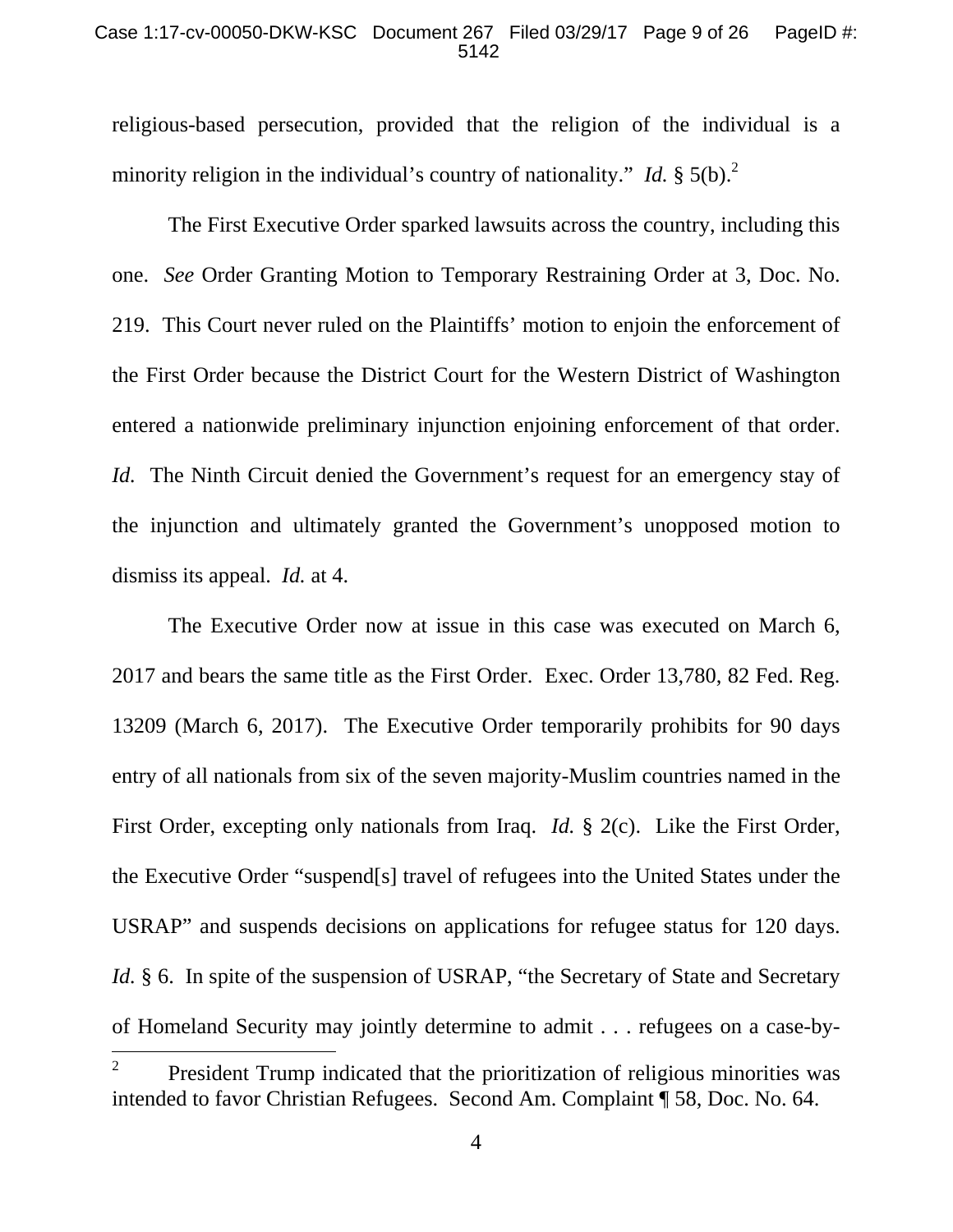#### Case 1:17-cv-00050-DKW-KSC Document 267 Filed 03/29/17 Page 10 of 26 PageID #: 5143

case basis, in their discretion, but only so long as they determine that the entry of such individuals as refugees is in the national interest and does not pose a threat to the security or welfare of the United States." *Id.* § 6(c). The Executive Order gives as an example of a circumstance where entry would be allowed a situation where "the individual's entry would enable the United States to conform its conduct to a preexisting international agreement or arrangement, or the denial of entry would cause undue hardship." *Id.* Unlike the First Order, the Executive Order does not expressly allow a preference for religious minorities.

Invoking national security interests, the administration has proffered that the prohibition on Muslim refugees and suspension of USRAP is a necessary means to protect against terrorist entry and activities. This justification is divorced from logic and reality. Refugees, particularly Syrian refugees, are the most intensely vetted entrants to the United States. An applicant who has obtained refugee status will have undergone years of intensive interviews, biometric checks, and screenings, with vetting from multiple international and national security organizations. Moreover, the invocation of national security interests and the intimation that Muslims are terrorists is a transparent attempt to further the same discriminatory, vitriolic anti-Muslim rhetoric that defined President Trump's presidential campaign.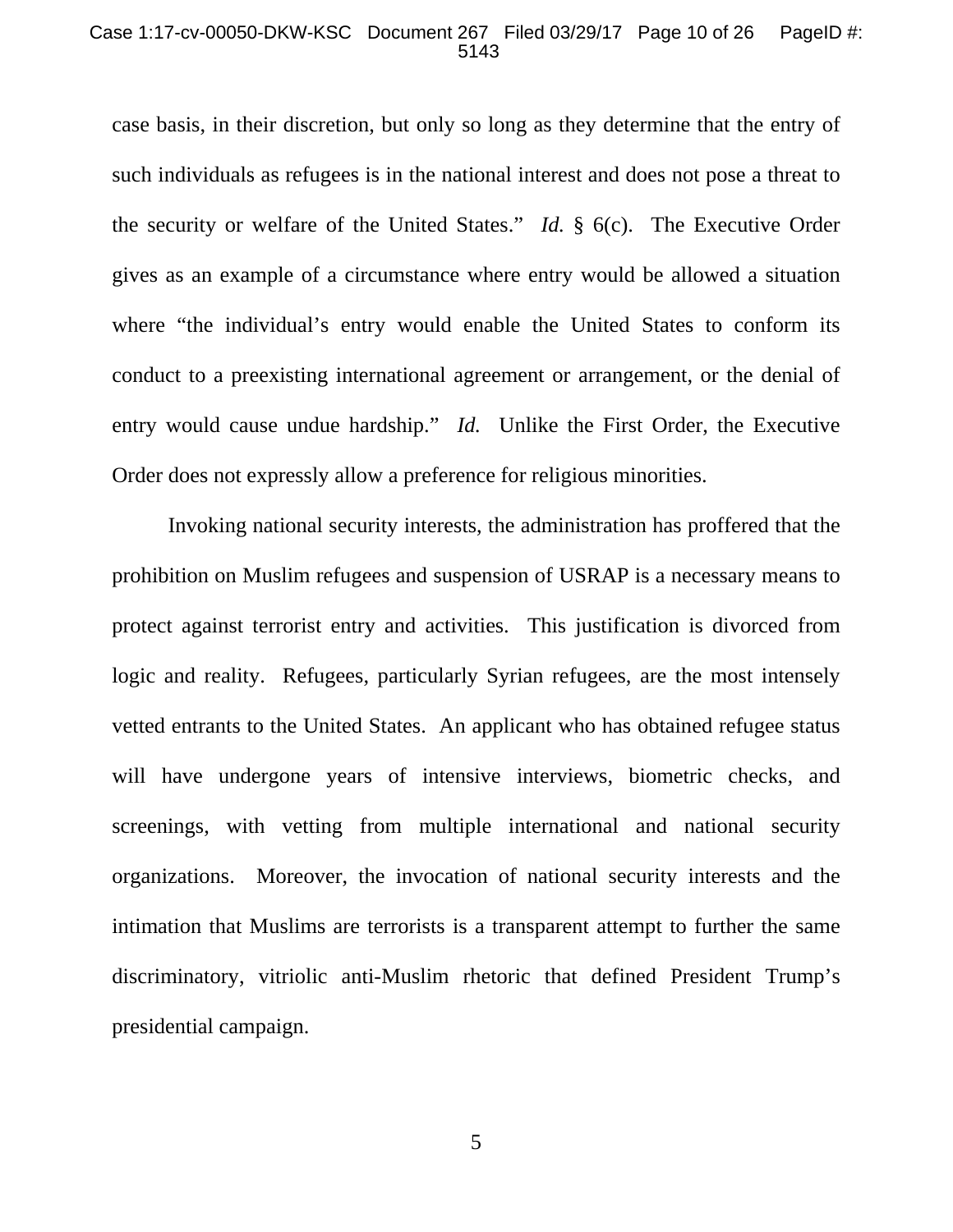## Case 1:17-cv-00050-DKW-KSC Document 267 Filed 03/29/17 Page 11 of 26 PageID #: 5144

Unless stayed, the Executive Order's present and future effect on Muslim refugees from majority-Muslim countries will be devastating, and its terms profoundly offend this country's fundamental commitments under national and international law. Refugees are recognized by national and international principles as among the "world's most vulnerable people." U.S. Dep't of State, *U.S. Refugee Admissions Program FAQs* (Jan. 20, 2017), https://www.state.gov/j/prm/releases/factsheets/ 2017/266447.htm. Their status as a class requiring heightened protections and international cooperation is enshrined in the United Nations Convention on the Status of Refugees (the "Convention") and the 1967 Protocol to the Convention (the "Protocol"). United Nations Convention on the Status of Refugees, July 28, 1951, 19 U.S.T. 6259, 189 U.N.T.S. 137 and United Nations Protocol Relating to the Status of Refugees, Jan. 31, 1967, 19 U.S.T. 6223, 606 U.N.T.S. 267, *available at* http://www.unhcr.org/en-us/protection/basic/3b66c2aa10/convention-protocolrelating-status-refugees.html.<sup>3</sup> According to the Convention and Protocol, the term refugee "shall apply," *inter alia*, to any person who:

<sup>3</sup> The United States is party to the Protocol and has "undertake[n] to apply articles 2 to 34 inclusive of the Convention" to refugees by virtue of its accession. Protocol, art. 1(1); *see also* UNHCR Handbook on Procedures and Criteria for Determining Refugee Status under the 1951 Convention and the 1967 Protocol relating to the Status of Refugees, HCR/IP/4/Eng/Rev. 1, UNHCR 1979, reedited January 1992, at ¶ 9, *available at* http://www.unhcr.org/4d93528a9.pdf ("By accession to the 1967 Protocol, States undertake to apply the substantive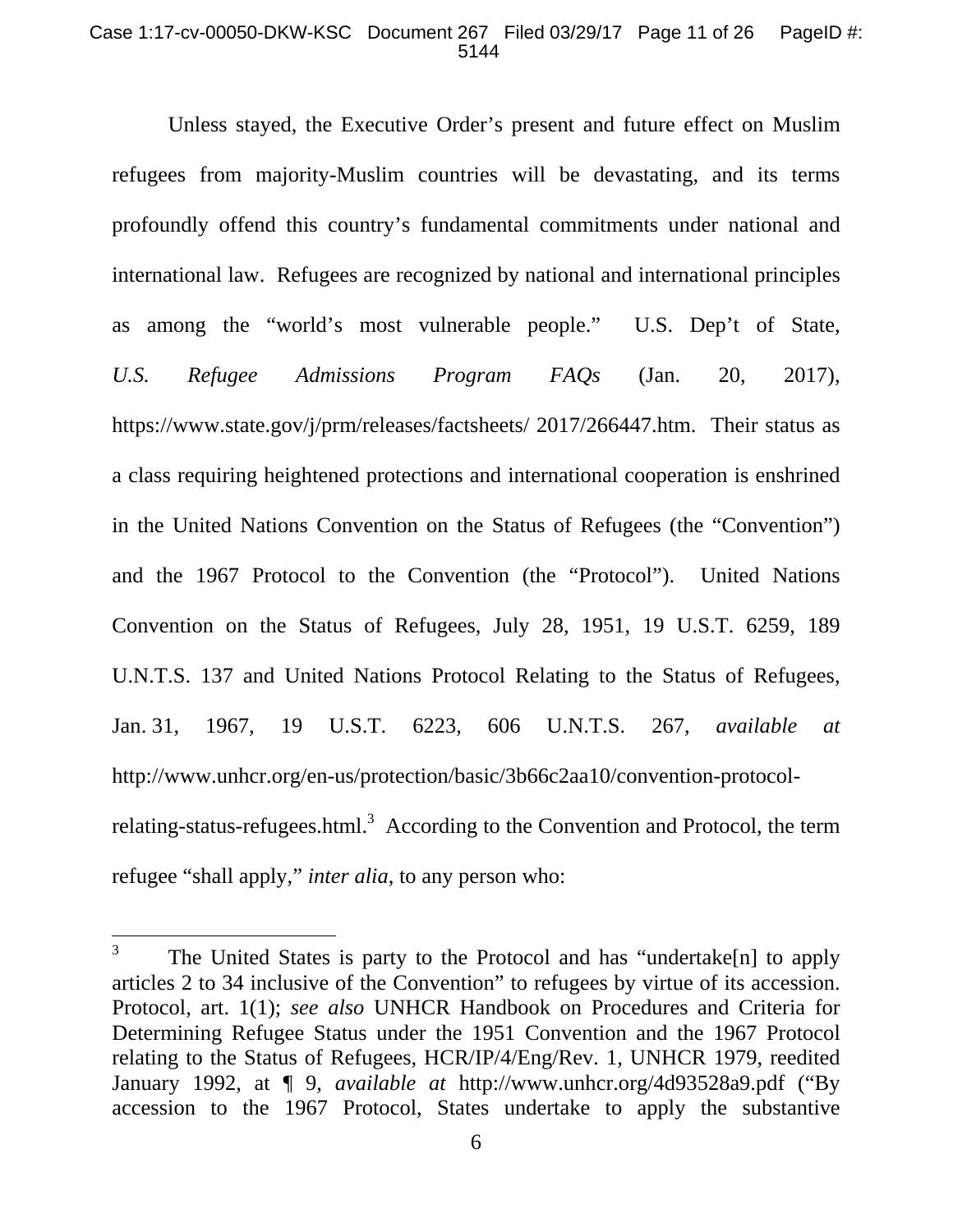owing to a well-founded fear of being persecuted for reasons of race, religion, nationality, membership of a particular social group or political opinion, is outside the country of his nationality and is unable or, owing to such fear, is unwilling to avail himself of the protection of that country.

Convention, art. 1(A)(2); Protocol, art. 1 (extending the Convention definition of refugee to encompass those who became refugees due to events that proceeded January 1951). $4$ 

 To qualify as a refugee and resettle in the United States, a refugee must navigate a labyrinth of processes and investigations designed precisely to protect national security interests while assessing the refugee's entitlement to status and resettlement. According to the U.S. State Department, refugees undergo the "most intensive security screening of any traveler to the United States."  $5$  U.S.

provisions of the 1951 Convention to refugees as defined in the Convention, but without the 1951 deadline."). The United States has codified certain principles of these conventions as part of national law. *See* 8 U.S.C. § 1522.

 $\overline{a}$ 

4 Under U.S. law, a refugee is similarly defined as "any person who is outside any country of such person's nationality, or in the case of a person having no nationality, is outside any country in which such person last habitually resided, and who is unable or unwilling to return to, and is unable or unwilling to avail himself or herself of the protection of, that country because of persecution or a wellfounded fear of persecution on account of race, religion, nationality, membership in a particular social group, or political opinion[.]" 8 U.S.C.A. § 1101(a)(42).

5 Syrian refugees are subject to heightened security screening. *See* U.S. Citizen and Immigration Services, *Refugee Processing and Security Screening*, http://www.uscis.gov/refugeescreening.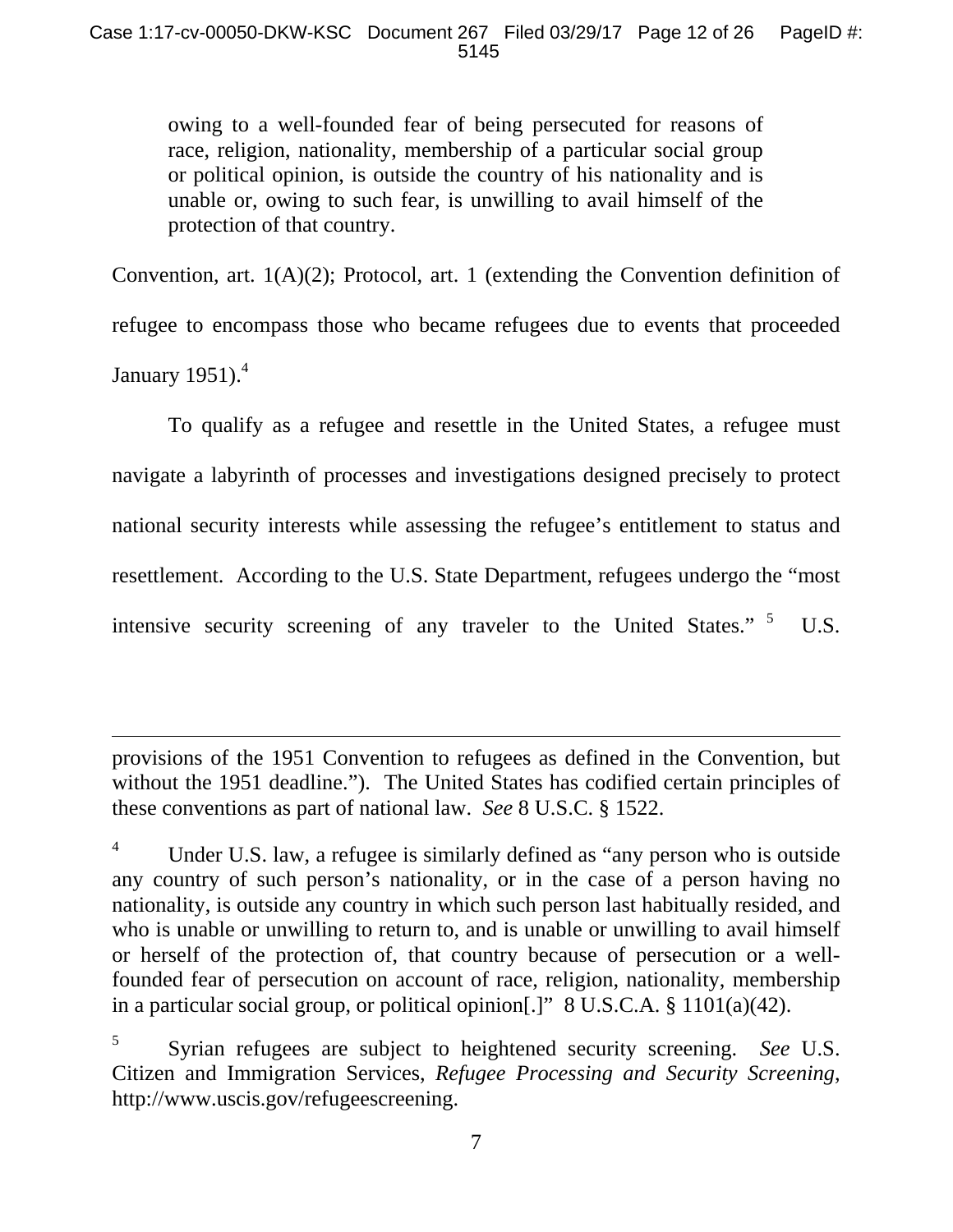## Case 1:17-cv-00050-DKW-KSC Document 267 Filed 03/29/17 Page 13 of 26 PageID #: 5146

Department of State, *U.S. Refugee Admissions Program FAQs* (Jan. 20, 2017), https://www.state.gov/j/prm/releases/factsheets/2017/266447.htm.

 In light of the administration's assertion that the vetting process needs to be even more extreme than it currently is, the details of the current process bear explication. The process typically begins with the office of the United Nations High Commissioner for Refugees ("UNHCR"), which interviews and screens the applicant and determines whether the applicant may qualify as a refugee, and where the applicant may resettle.<sup>6</sup> *See* U.S. Dep't of State, *U.S. Refugee Admissions Program,* https://www.state.gov/j/prm/ra/admissions/index.htm. Next, the Resettlement Support Center ("RSC")<sup>7</sup> will interview the applicant and enter the relevant application document into the Department of State's Worldwide Refugee Admission Processing System ("WRAPS"), cross reference and verify the data, and send information required for a background check to other U.S. agencies. *Id.* Multiple national security agencies, including the National Counterterrorism

<sup>6</sup> In certain circumstances, specially trained non-governmental organizations will identify the refugee and begin this process. *See* U.S. Dep't of State, *U.S. Refugee Admissions Program,* https://www.state.gov/j/prm/ra/admissions/index. htm. Certain refugees may start the application process without a referral from the UNHCR or entity. *Id.* These refugees are often close relatives of asylees and refugees already in the U.S., or belong to specific groups identified in by statute or the U.S. Department of State as eligible for direct access to the refugee and resettlement program. *Id.* 

<sup>7</sup> The RSC is funded by the U.S. Department of State's Bureau of Population, Refugees and Migration ("PRM"). *Id.*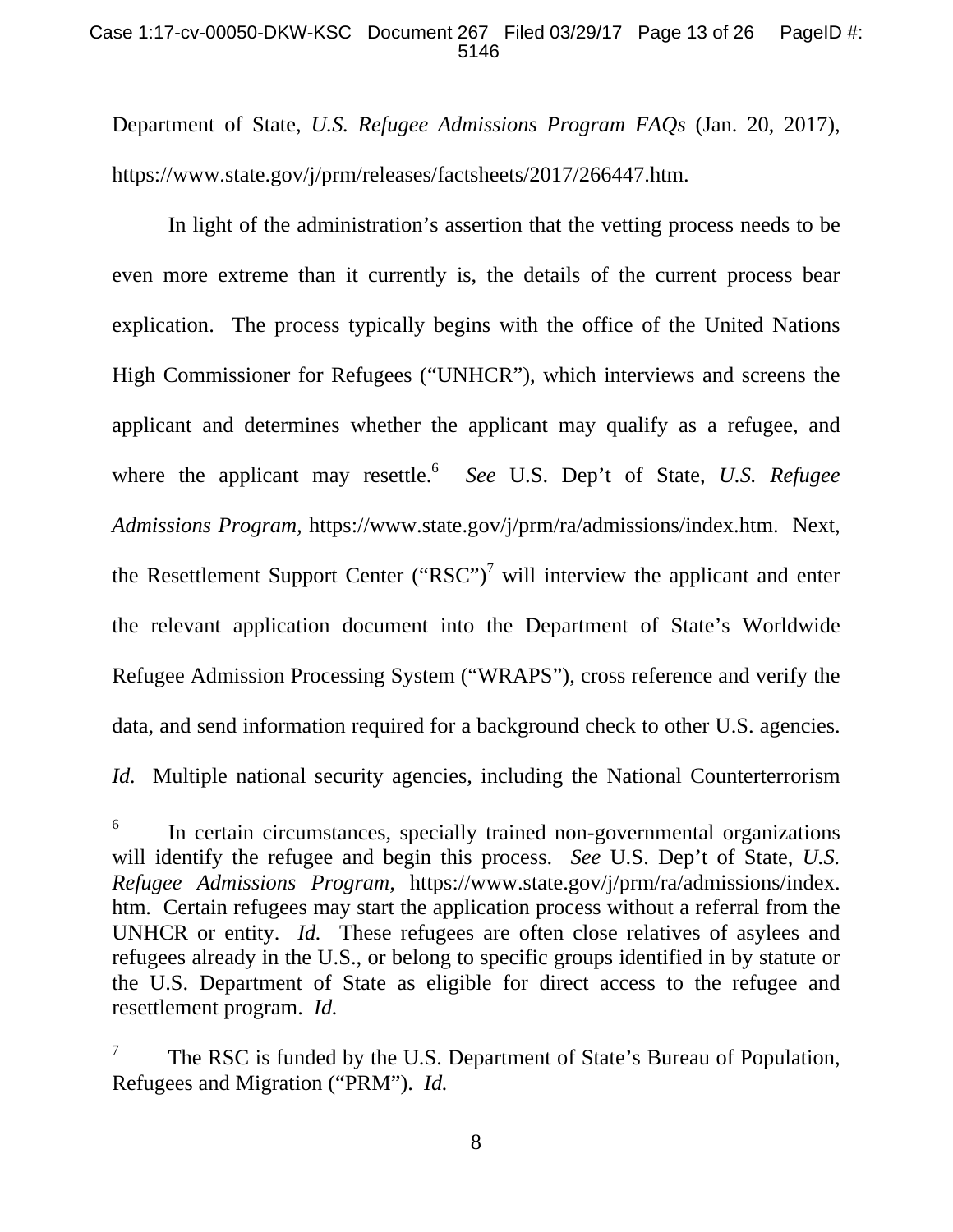## Case 1:17-cv-00050-DKW-KSC Document 267 Filed 03/29/17 Page 14 of 26 PageID #: 5147

Center, Department of Homeland Security ("DHS"),<sup>8</sup> Federal Bureau of Investigation ("FBI"),<sup>9</sup> Department of State, and intelligence agencies will screen the applicant and assess any security threats, including any connections to known bad actors, and past immigration and criminal violations.10 *Id.* 

 Once results are screened, the United States Citizenship and Immigration Services ("USCIS"), a component of DHS, will interview the applicant in a host nation or, in exceptional circumstances, in the applicant's country of origin. During this interview, a USCIS officer collects additional biometric data.<sup>11</sup> *Id.* This biometric data is used to conduct an additional series of checks. Additionally,

 $\overline{a}$ 8 DHS will conduct an advanced screening of Syrian refugees. *Id.* 

<sup>9</sup> The FBI and intelligence community partners will conduct and prepare a Security Advisory Opinion ("SAO"), which is a biographic check "for an applicant who is a member of a group or nationality that the United States government has designated as requiring this higher level check." *See* U.S. Citizen and Immigration Services, *Refugee Processing and Security Screening, available at* https://www.uscis.gov/refugeescreening.

 $10$  United States refugee law includes several exclusions from refugee status rendering certain categories of individuals ineligible for asylum protections. The exclusions include, for example, a person who participated in persecution or who has been convicted by a final judgment of a "particularly serious crime" and therefore "constitutes a danger to the community of the United States." *See* 8 U.S.C.A. § 1158(b)(2)(A)(i)-(vi).

 $11$  Fingerprints are stored in a DHS database and screened against: the FBI biometric database, the DHS biometric database, and the U.S. Department of Defense database. U.S. Dep't of State, *U.S. Refugee Admissions Program*, http://www.state.gov/j/ prm/ra/admissions/index.htm.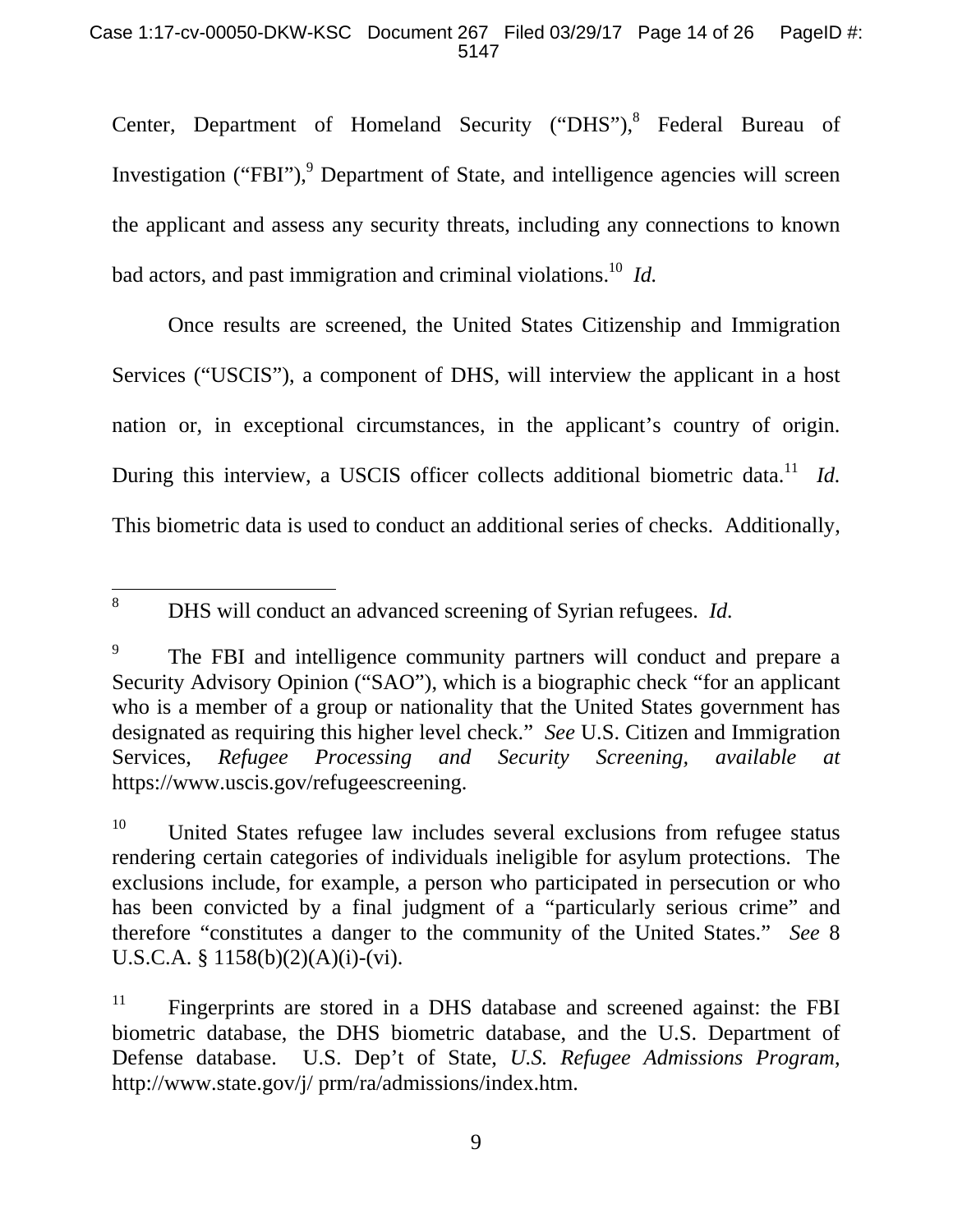## Case 1:17-cv-00050-DKW-KSC Document 267 Filed 03/29/17 Page 15 of 26 PageID #: 5148

anytime the applicant's information changes at any point in the process, the information is entered into WRAPS and new security checks are initiated. *Id.* Inconsistencies will place the case on hold until resolved. *Id*. Should the application proceed, applicants must complete a cultural orientation course and a medical screening, the results of which are also entered into WRAPS. *Id.* If the case is cleared, resettlement agency representatives, who meet weekly to review WRAPS information, will determine where to resettle the refugee. *Id.* Should the applicant be assigned to the United States, the applicant will be subject to further screening from United States Customs and Border Protection, and the Transportation Administration's Secure Flight Program. *Id.*

This overview of the vetting process, which captures its stringency, does not convey a fraction of the uncertainty and fear refugees endure during the months and years that the process typically takes. Individuals fleeing life-threatening

<sup>12</sup> The Department of State, through the Consular Lookout and Support System ("CLASS"), will also initiate name checks on the applicant's primary names and any variations used by the applicant. Responses are received before the USCIS conducts its interview, and possible matches are reviewed and adjudicated by USCIS headquarters. If another name or variation is identified during the USCIS interview, another name will be screened through CLASS. *See* U.S. Citizen and Immigration Services, *Refugee Processing and Security Screening,* https://www.uscis.gov/refugeescreening. CLASS also includes information from: National Counterterrorism Center/Terrorist Screening Center; Treasury Enforcement Communications System, Interpol. Drug Enforcement Administration, Health and Human Services, and FBI. *Id.* Additionally, if, during the process, any national security concerns are raised, USCIS conducts an additional review through the Controlled Application Review and Resolution Process.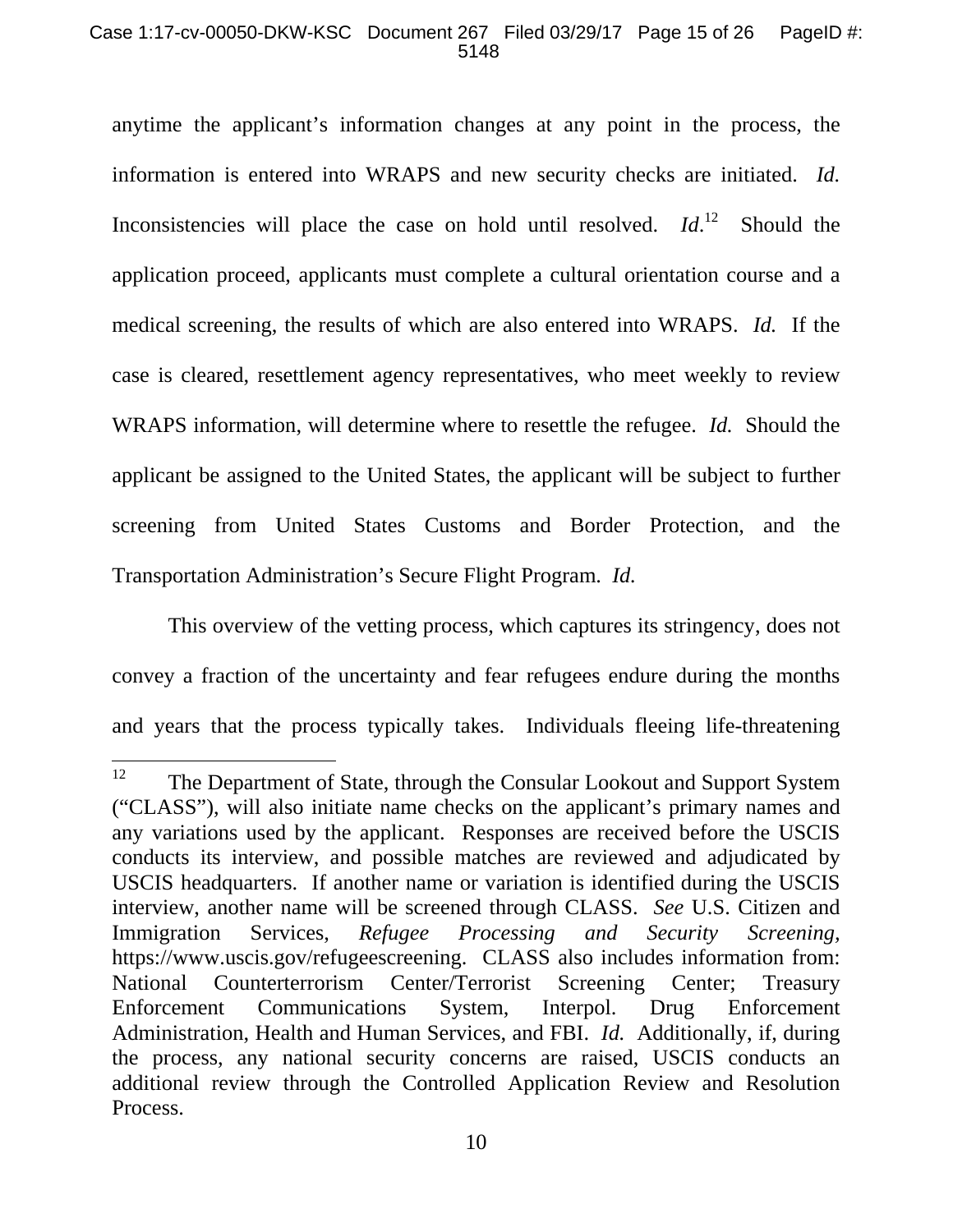### Case 1:17-cv-00050-DKW-KSC Document 267 Filed 03/29/17 Page 16 of 26 PageID #: 5149

circumstances are required to recount, in detail and repeatedly, every hardship to the agencies and departments that will determine their fate. They must do so in a system wherein they shoulder the burden of proving their own vulnerability. *See, e.g.*, Susannah Cunningham, *Inside the Brutal, Thorough Process of Vetting Refugees* (Feb. 2, 2017), www.vox.com/first-person/2017/2/2/14459006/trumpexecutive-order-refugees-vetting. Individuals who have obtained refugee status may languish for years in refugee camps or temporary havens before being permitted to formally resettle in the United States. *See infra* Section II.

Moreover, the administration's anti-Muslim stance on refugee resettlement, reflected most glaringly by its determination to grant priority processing to religious minorities in majority Muslim countries, runs deeply afoul of principles fundamental to the Convention, "most notably, non-discrimination." Introductory Note by the Office of the UNHCR, *available at* www.unhcr.org/enus/protection/basic/3b66c2 aa10/convention-protocol-relating-status-refugees/html. Convention principles "are to be applied *without discrimination as to race, religion, or country of origin.*" *Id.* The administration's purpose of preventing Muslims from nearing national ports of entry is well-documented, and disturbingly unambiguous. The purported priority to be granted to religious minorities deepens a discriminatory policy against Muslims. Among other things, this reflects a gross misunderstanding of the enormous range of refugee experiences, *see infra* Section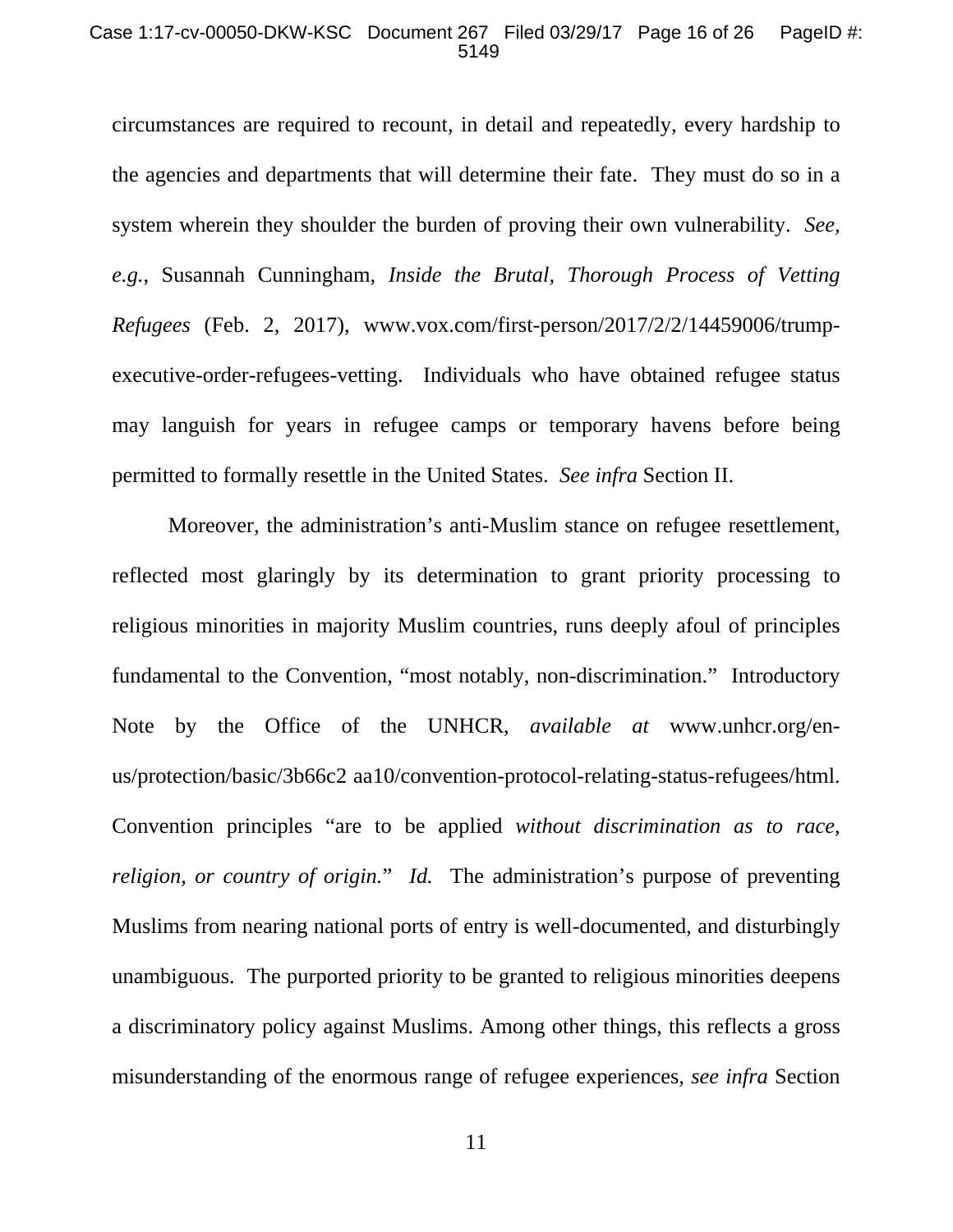II, and of the nation's international commitments to ease the plight of refugees regardless of their religious views and national origins.

## **II. Real-Life Stories of Those Affected by the Executive Order.**

Unless stayed, the Executive Order will cause needless and unjustifiable irreparable harm to vulnerable refugees and their families. What is more, the Order is set to be applied in ways that are contrary to the core of the American ethos. Our country prides itself as a beacon of hope for people suffering under totalitarian regimes. Further, many of the people the Order would bar are in fact among the most in need of our hospitality, people we should be encouraging to seek our help. This section offers a representative sampling of their circumstances.

Ten-year-old Julie and twelve-year-old Aicha, $^{13}$  two girls from the Democratic Republic of Congo, are prime examples of the crucial need for USRAP. Until recently, these girls were living in a refugee camp in Uganda. They have suffered the loss of their birth family and experienced first-hand the challenges of subsistence survival in a war-torn and unstable country. The refugee camp where they lived is no place for children, especially those without family members to look after them. The educational services are inadequate, and they were not receiving enough nutrition—the girls weigh only 49 and 58 pounds.

 $13$  The names of the individuals whose stories are discussed in this brief have been altered.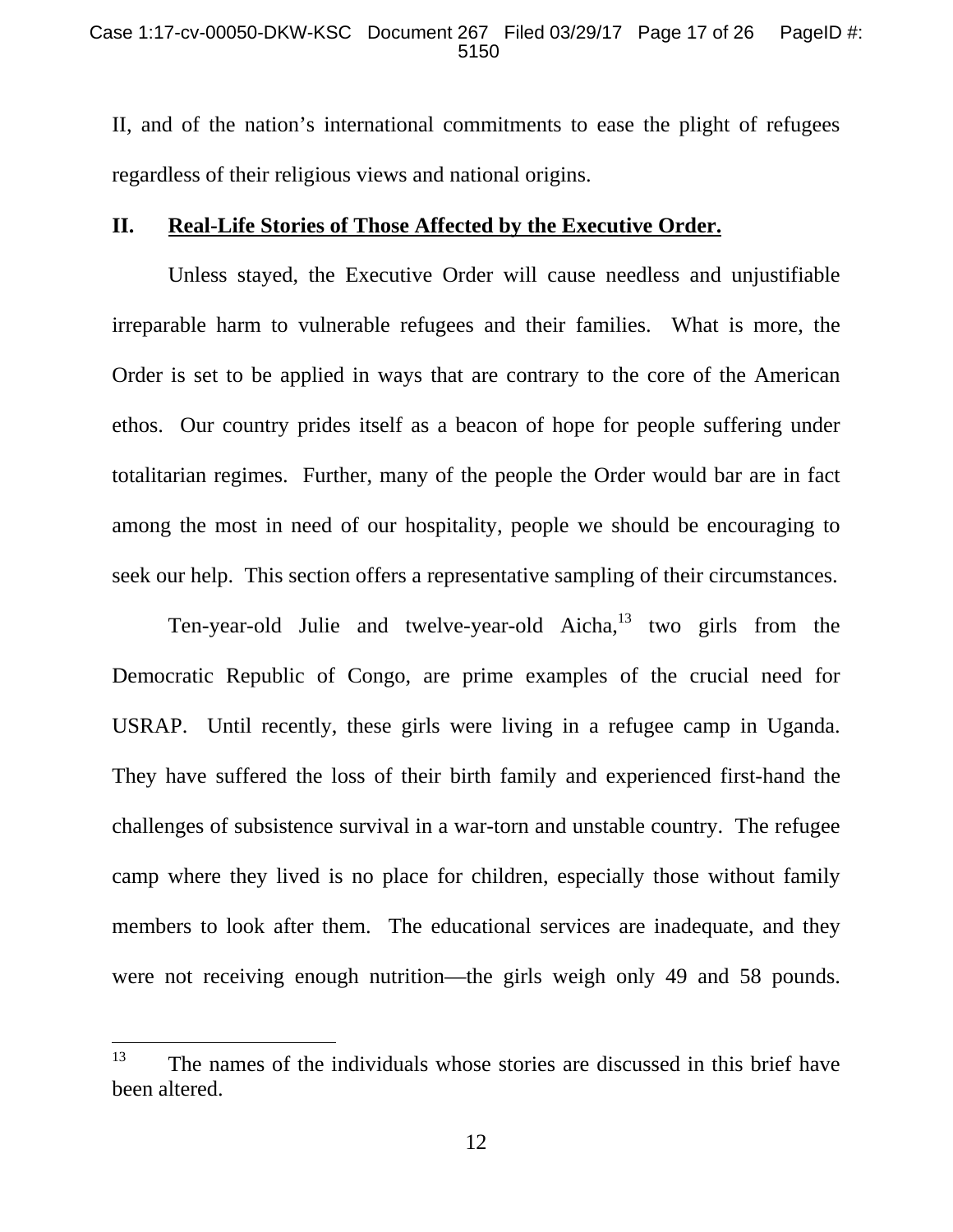### Case 1:17-cv-00050-DKW-KSC Document 267 Filed 03/29/17 Page 18 of 26 PageID #: 5151

After staying unaccompanied in their refugee camp for an extended period, they were finally approved to come to the U.S. as refugees and a foster family was lined up for them. Yet, when the First Executive Order was issued, their travel to the United States was delayed and, for a time, uncertain. It is only because of the District of Washington's order staying the First Order that these children were able to leave the refugee camp and join their foster family. But other children like Julie and Aicha remain in refugee camps, living in dangerous and unsafe conditions and denied the opportunity for the kind of life all children deserve. Unless stayed, the Executive Order would stand between these children and a stable home, with caring adult supervision and educational opportunities.

 Another family needlessly separated by the First Executive Order, and who would continue to be separated by the Executive Order unless it is stayed, are a husband and wife from Somalia. The wife, Fawzia, is a Somali refugee who resettled in the United States in 2016. She originally fled Somalia in 2011 to escape ongoing persecution during the civil war. She and her family went to India, where she met and later married her husband, who was also a refugee from Somalia. Though Fawzia resettled in the United States last year, her husband remained behind. Now, with the Order in place, Fawzia's husband is prevented from reuniting with his wife, perhaps indefinitely, unless the Order is stayed.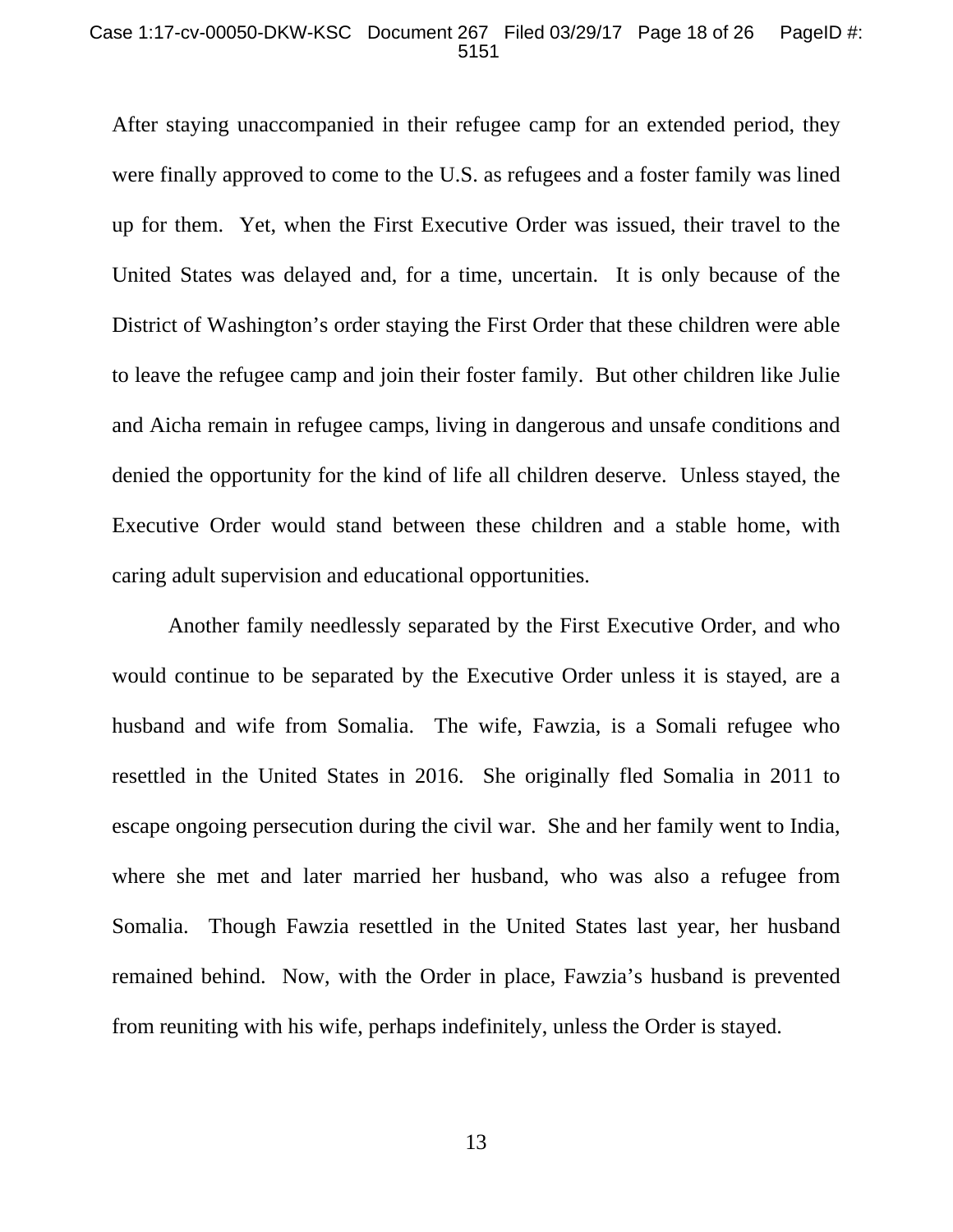#### Case 1:17-cv-00050-DKW-KSC Document 267 Filed 03/29/17 Page 19 of 26 PageID #: 5152

Fawzia has endured much to come to this country. She escaped the horrors of war, overcame the trials of living in a refugee camp, and navigated the resettlement process to come to the United States. After all of that, she now lives in a country that would categorically deny her husband the chance to join her solely because of the place where he was born. Understandably, Fawzia finds life without her husband to be difficult. Fawzia is one of the many victims the Order would impact, separated from loved ones not based on her actions, but on categorical assumptions regarding a whole population.

A similar story is that of another Somali refugee currently living in the Midwest who is waiting to be reunited with her husband. Since the issuance of the Executive Order, she has been suffering and was forced to leave school to find fulltime employment to support herself and her husband. She and her husband had planned to work on a part-time basis in order to attend school. But with the Executive Order in place, she has been forced to both take care of herself and send money to her husband who is unable to join her here, and will continue to be unable to join her unless the Order is stayed. She is not certain she can continue in this way.

 By suspending indefinitely the process of resettling refugees in the United States, the Order would endanger the lives of many refugees who are forced to remain in dangerous camps, which pose unique risks. Due to overpopulation and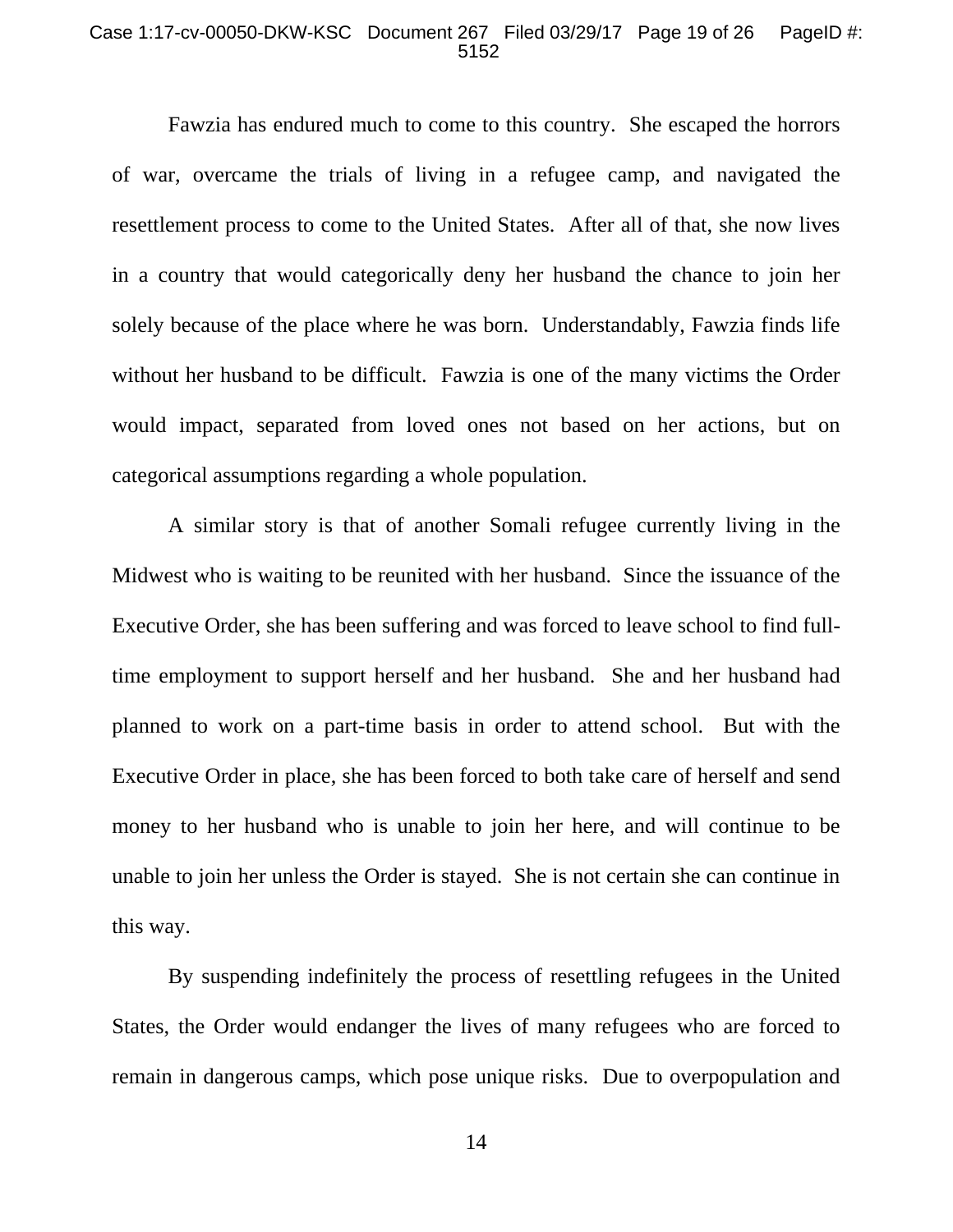### Case 1:17-cv-00050-DKW-KSC Document 267 Filed 03/29/17 Page 20 of 26 PageID #: 5153

underfunding, many camps are often unable to provide adequate nutrition and medical services to their residents, and the camps experience high rates of violence and crime. And while individuals in these camps live with ongoing anxiety for their safety and stability, the fear of leaving their families in these conditions is even greater. The First Order and the Executive Order have resulted in mass panic for those individuals who now find themselves separated from their families left behind to face the conditions of the camps without them. This is the case for 22 year-old Namir who is currently living in the United States separated from his family.

Namir and his family fled persecution in Sudan, and were relocated to the Kakuma refugee camp. Operated by the office of the United Nations High Commissioner for Refugees, efforts to make the Kakuma camp and surrounding areas safe have been largely unsuccessful.<sup>14</sup> As a result, refugees face rape, violence, and death on a daily basis.<sup>15</sup> In fact, violence and crime have become so

 $14$ 14 Jeff Crisp, *A State of Insecurity: The Political Economy of Violence in Refugee-Populated Areas of Kenya* 2, 12-14 (Evaluation and Policy Analysis Unit, UNHCR, Working Paper No. 16, 1999) at 2, 12-14, *available at* http://www.unhcr.org/en-us/research/working/3ae6a0c44/state-insecurity-politicaleconomy-violence-refugee-populated-areas-kenya.html.

<sup>15</sup> *Id.* at 3-12; *see also, e.g.*, Elsa Buchanan, *String of Rapes in Kenya's Kakuma Refugee Camp Force Communities to Set Up Vigilante Groups*, International Business Times (June 28, 2016), *available at* http://www.ibtimes.co.uk/string-rapes-kenyas-kakuma-refugee-camp-forcescommunities-set-vigilante-groups-1567694; Nicholas Seeley, T*he Last Refugee*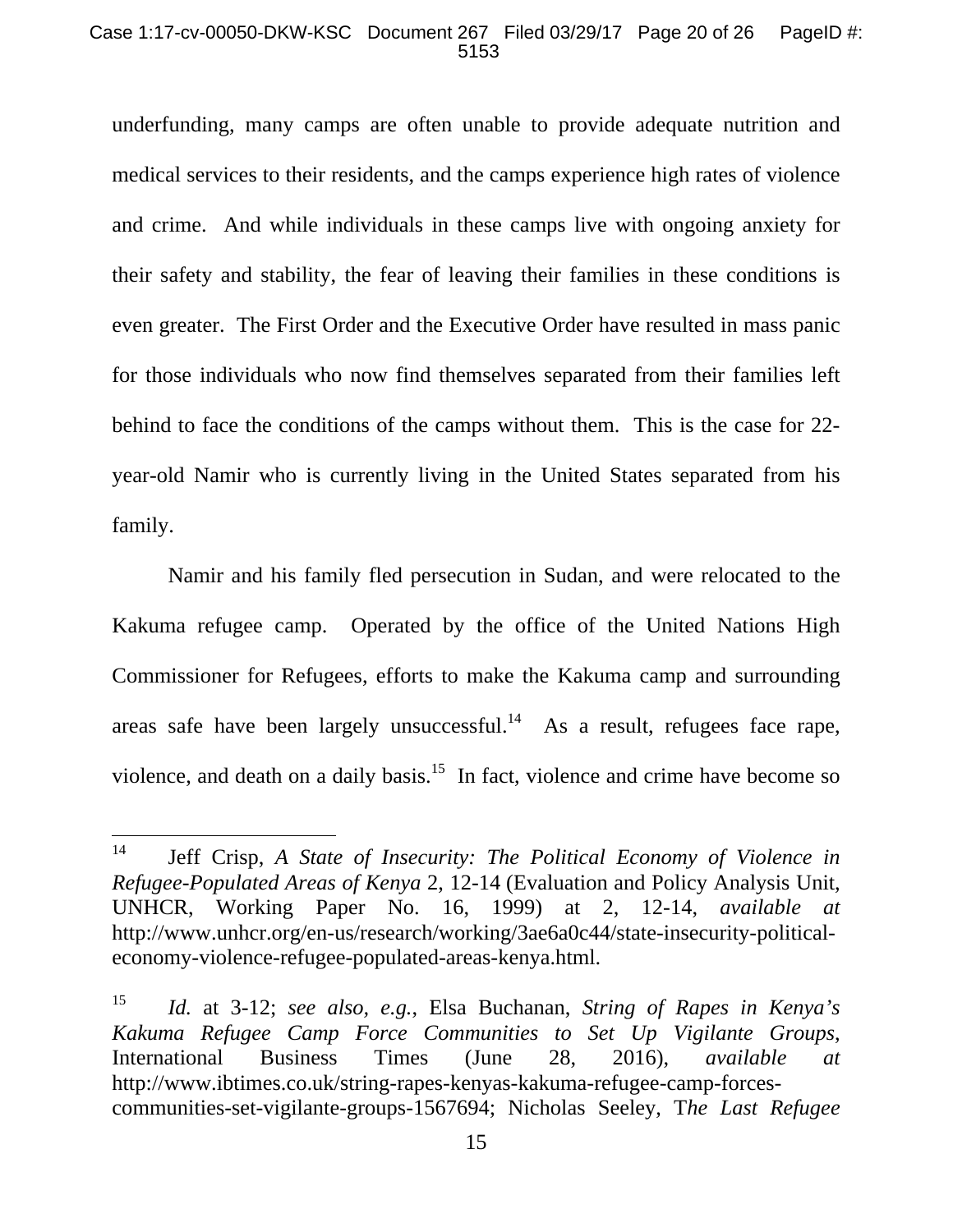prominent in Kakuma that refugees have ironically begun fleeing the camp in search of a safer location.<sup>16</sup> Yet Namir and his family lived under these conditions for ten years, with the hope that their struggles would allow them to begin new lives in the United States.

 Finally, after a decade in Kakuma, Namir and his family were granted refugee status in the U.S. However, due to the vagaries of the vetting process, Namir was cleared to come to the United States first. Namir arrived alone in the southwest in December 2016. With ambitions of becoming a doctor, lawyer, or businessman, Namir immediately began working with a local resettlement organization to enroll in community college where he is taking advanced English classes. With the help of the local organization, Namir is also in the process of finding a job and inquiring into various vocational training programs.

 Namir is still waiting for his family to arrive in the United States. If the Order is allowed to go into effect, the remainder of his family will be unable to join

*Camp: Could the World's Go-To Strategy of Warehousing the Displaced Finally Be Changing?*, Foreign Policy (Oct. 30, 2013), *available at* http://foreignpolicy.com/2013/10/30/the-last-refugee-camp/.

<sup>16</sup> *Reports Thousands of Refugees Fled Kenya's Kakuma Camp After Violence*, SBS (Nov. 7, 2014), http://www.sbs.com.au/news/article/2014/11/07/reportsthousands-refugees-fled-kenyas-kakuma-camp-after-violence; *Crisis Looms at Kakuma Camp as South Sudanese Refugees Flee Conflict*, DAILY NATION (Jan. 11, 2014), http://www.nation.co.ke/news/africa/Kakuma-South-Sudan-Conflict-Refugee-Camp/1066-2142410-np3d4c/index.html.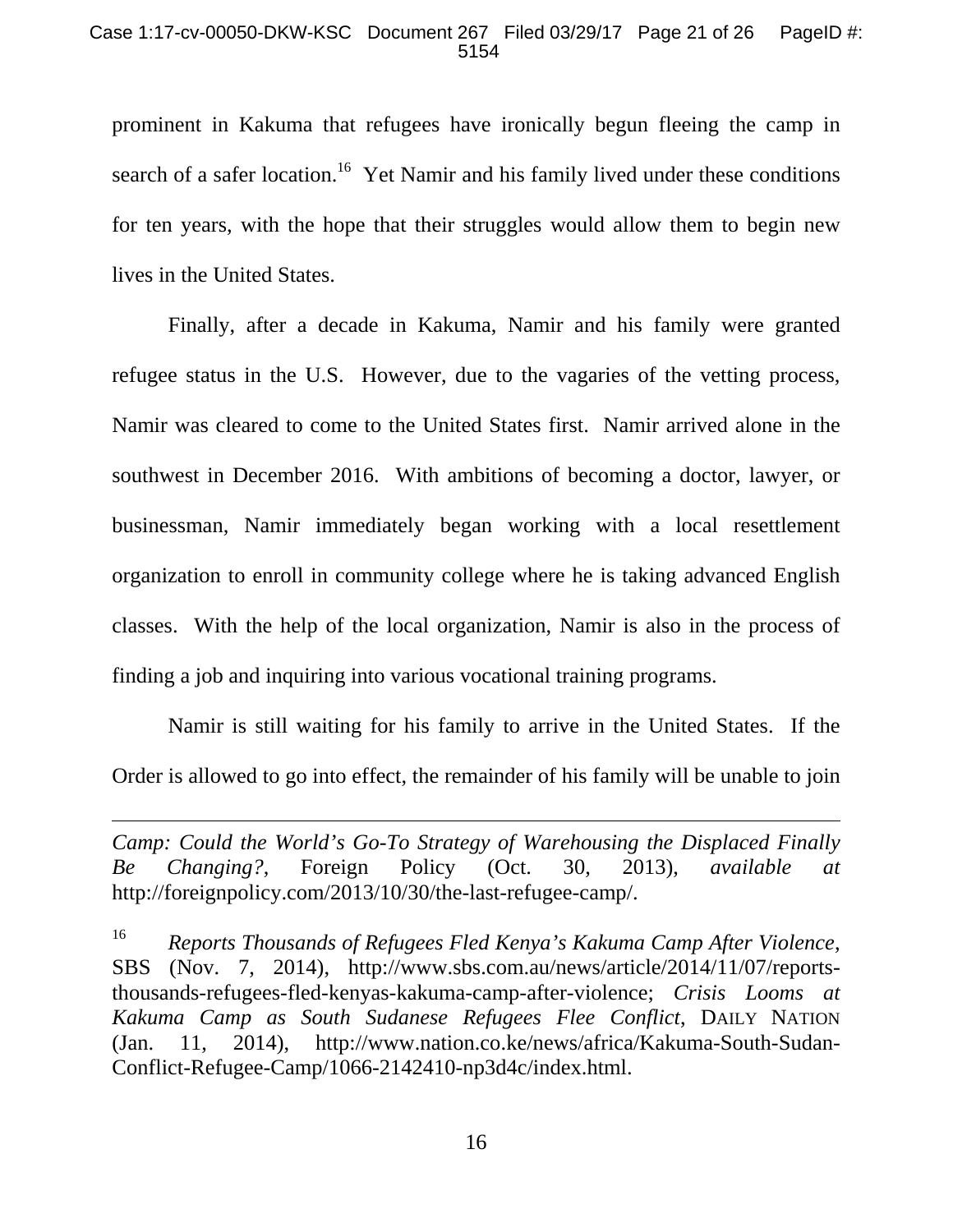#### Case 1:17-cv-00050-DKW-KSC Document 267 Filed 03/29/17 Page 22 of 26 PageID #: 5155

Namir. Indeed, the issuance of the First Order followed by the current Executive Order swiftly robbed Namir and his family of the joy and relief they had initially shared when they were given the news that, after ten years of struggling together in Kakuma, they would be able to start new lives in the United States. For now, Namir is alone and worries that he will never see his family again, in part because he is unsure how much longer his family can survive the violence and poverty that plague Kakuma while they wait to travel to the U.S.

Mustafa is a lawful permanent resident and a refugee originally from Iraq. His brother Yusuf, Yusuf's wife, and their four children fled Iraq and have been living in an apartment in Jordan for the past three years awaiting resettlement in the U.S. Yusuf and his family had lived previously in a Shia area of Iraq and were persecuted for being Sunni Muslims. Some Shia individuals told Yusuf and his family that if they did not leave they would all be killed. The same individuals were responsible for shooting Yusuf's nephew. Yusuf has since become very depressed after learning that he and his family would no longer be resettled in the U.S. if the Order goes into effect. Mustafa last saw his brother Yusuf in late 2015.

Daniel is a lawful permanent resident and refugee originally from Ethiopia. His wife and child live currently in Cairo, Egypt, awaiting resettlement in the U.S. Daniel's wife is unemployed, and the Egyptian government provides limited assistance to refugees. Daniel's wife is Christian and she lives in fear. Daniel last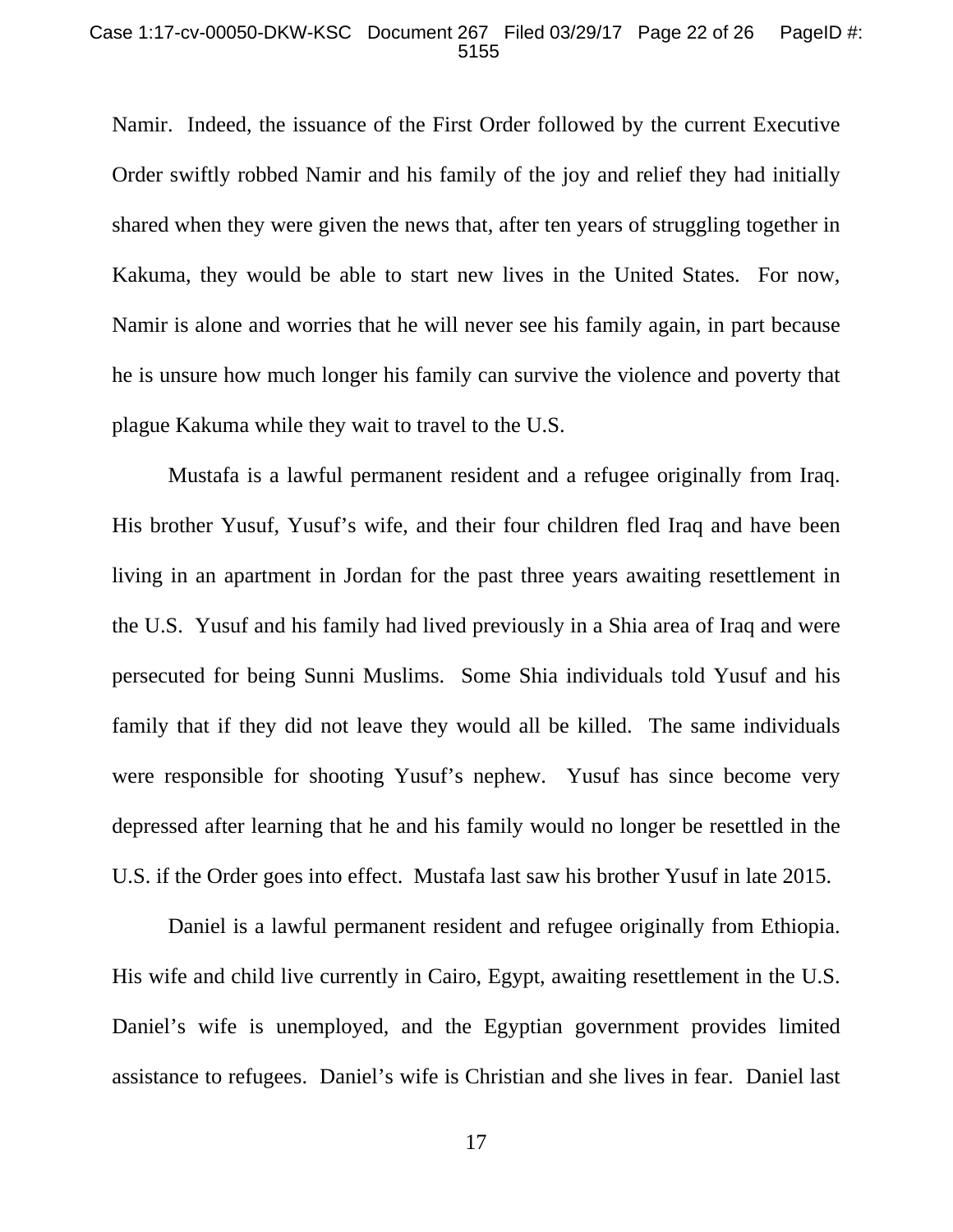### Case 1:17-cv-00050-DKW-KSC Document 267 Filed 03/29/17 Page 23 of 26 PageID #: 5156

saw his wife and child a year ago, and he fears that he will never see them again if the Order goes into effect.

 The Executive Order's suspension of USRAP similarly threatens to prevent other families from being reunited with elderly and infirm loved ones, perhaps permanently. An Eritrian refugee, Eden, has had substantial success as a permanent resident in the United States, teaching herself English, attending nursing school, and recently welcoming her first child. But she fears constantly for her mother, who Eden has not seen in nearly seven years. Her mother was forced to flee from Eritrea after being harassed for her religion as a Pentecostal Christian. Eden's mother was fully vetted and approved as a refugee prior to the First Executive Order, but her scheduled flights were cancelled following that order. Eden's mother is currently scheduled to travel to the United States imminently, but she is able to do so only because the Executive Order is currently enjoined. Should the Order be enforced, others like Eden face the reality that the Order may prevent them from ever seeing elderly or sick relatives again.

Magan, a Somali refugee, struggles with the same situation only in reverse: he is an elderly man now living in the United States, and it is his daughter and her children who remain trapped abroad. Like Eden's mother, Magan's daughter and her family have been vetted and approved as refugees, but their scheduled travel plans were cancelled following the Order. Since that time, Magan has not been

18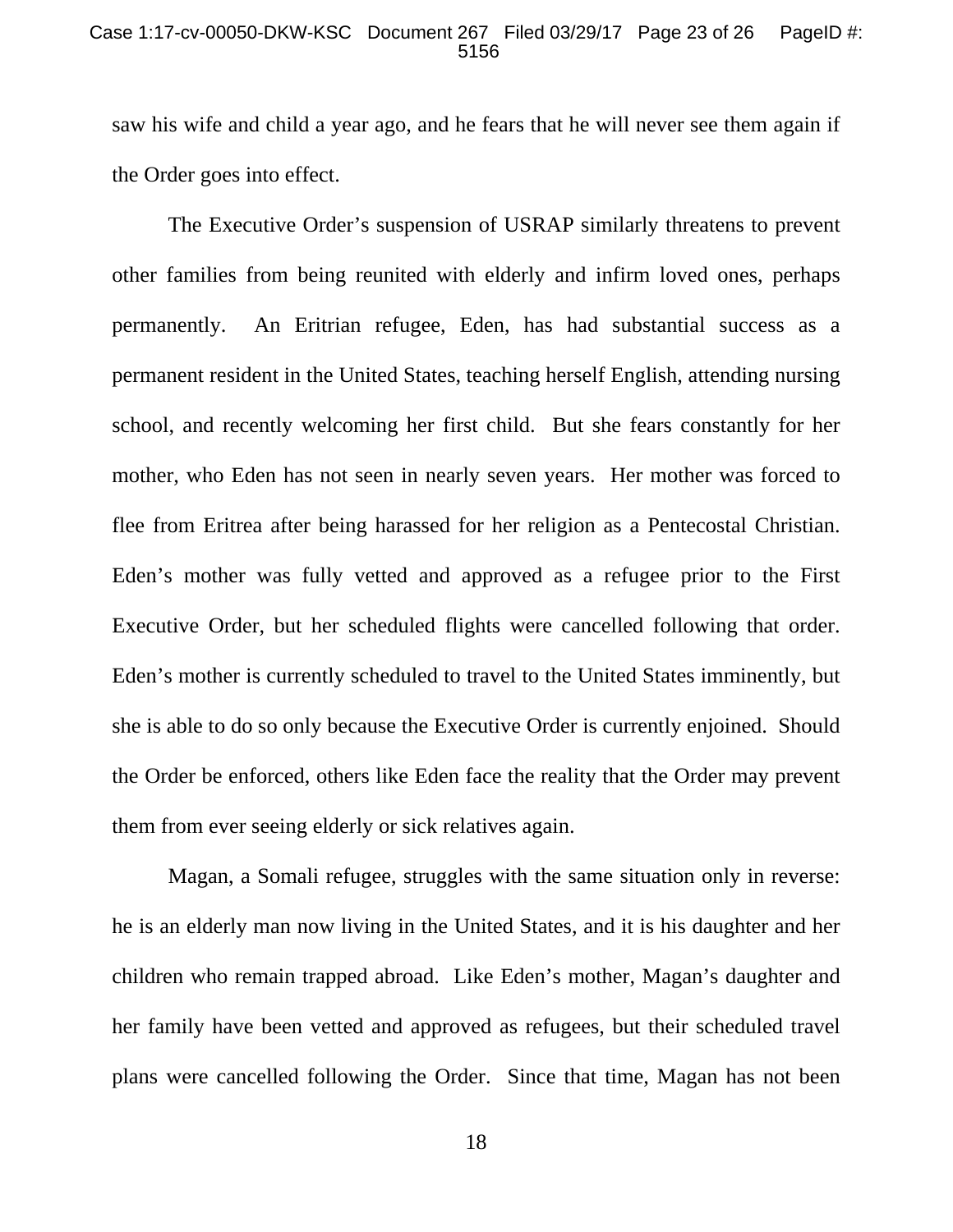### Case 1:17-cv-00050-DKW-KSC Document 267 Filed 03/29/17 Page 24 of 26 PageID #: 5157

able to sleep. He is kept awake by the worry that he will not see his daughter again before he dies and that she and her children may be forever blocked from safety.

It is also worth illustrating that the Order has had a negative impact not only on refugees and their families, but also on those in the United States who would assist them. An example is Clara, a U.S. citizen who came to the United States twenty-two years ago. Originally from Jordan, she still has family there with whom she speaks every week. Some of Clara's family members in Jordan told her that they have been assisting a Syrian family, a couple and two children who are preparing to come to the U.S. Clara volunteered to assist the Syrian family, and in anticipation of their arrival has been collecting and storing donated furniture for them in her garage. Clara's relatives provide her with regular updates on the welfare of the Syrian family. They are Muslim refugees who were forced to flee Syria.

While in Syria, the family had been abused, lost relatives, and otherwise experienced the horrors of war. The father, Sami, is unable to work in Jordan and must rely on friends for support. He is falling behind on his rent and utilities, and the owner of the home where he and his family are staying has threatened eviction. Sami suffers from depression because he cannot provide for his family and children. Sami and his family were ready to come to the U.S., but now they fear that they will not be able to if the Order goes into effect.

19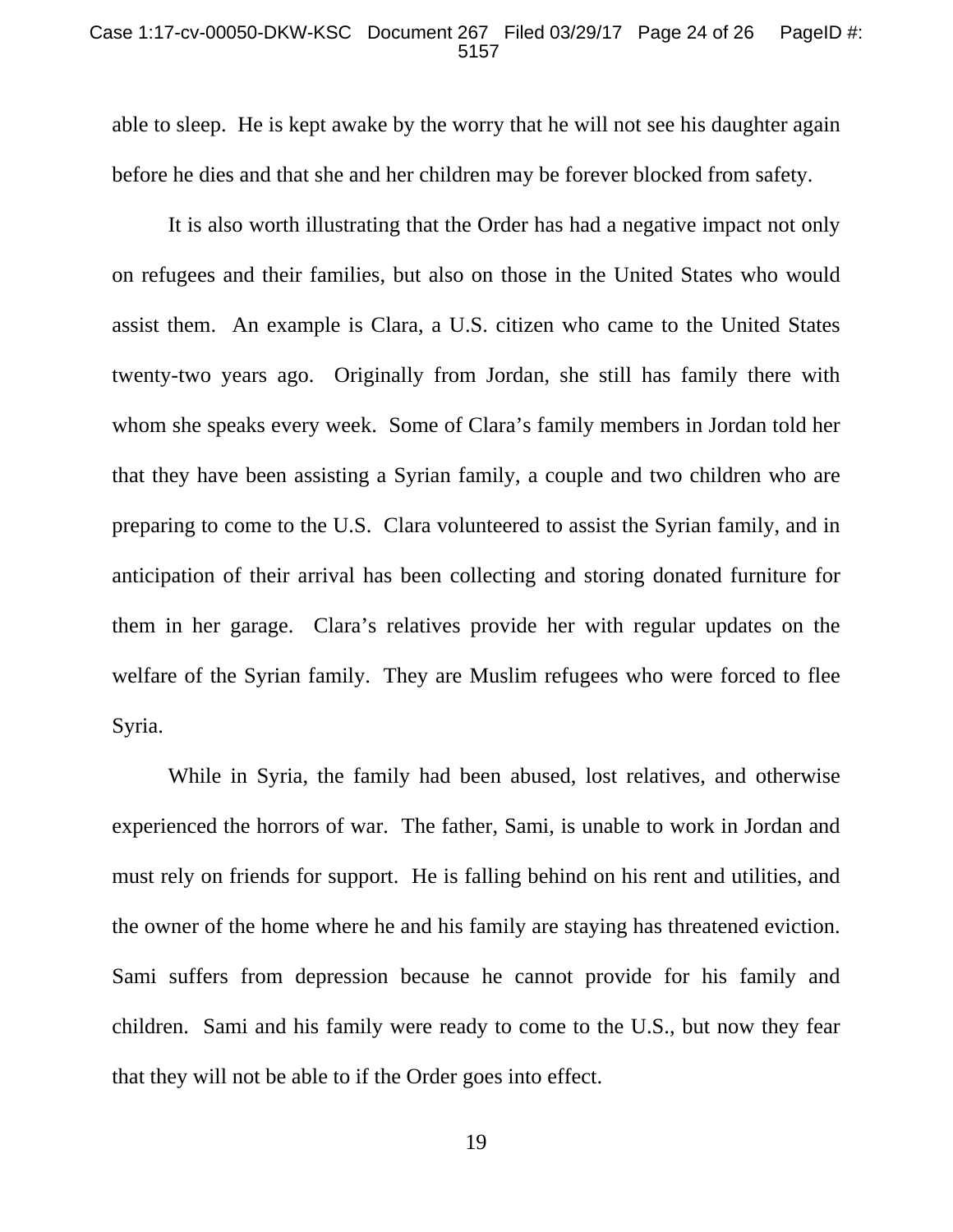### Case 1:17-cv-00050-DKW-KSC Document 267 Filed 03/29/17 Page 25 of 26 PageID #: 5158

Unless stayed, the tragic reach of the Executive Order would not be limited to families in camps in Africa or stranded in dangerous places in the Middle East, but to refugees worldwide. Monica and Diego are currently living with their grandmother and mother in El Salvador. They are considering moving to their aunt's house in another area because of the gangs. A gang member has been attempting to force himself on Monica. Diego has already been forced to leave the area once when gangs tried to recruit him. He eventually went back to live with the rest of his family, but now the problem has gotten worse. They are not safe there. Their father, Santos, works as a carpenter, and last saw his children in 1999 when he left for the United States. It is often difficult for Santos to speak with them. Santos, who is lawfully present in the United States, works with a carpentry company and this allows him to send money back home to his children, but this does not ensure their safety. He is waiting for Monica to be resettled to the United States as a refugee through the Central American Minors program.

 These individuals, and thousands more like them, have been, and would continue to be, needlessly harmed by the Executive Order. Unless stayed, the Order poses an immediate threat to the lives and well-being of thousands of refugees. The Court should consider the plight of these individuals in its deliberations.

20